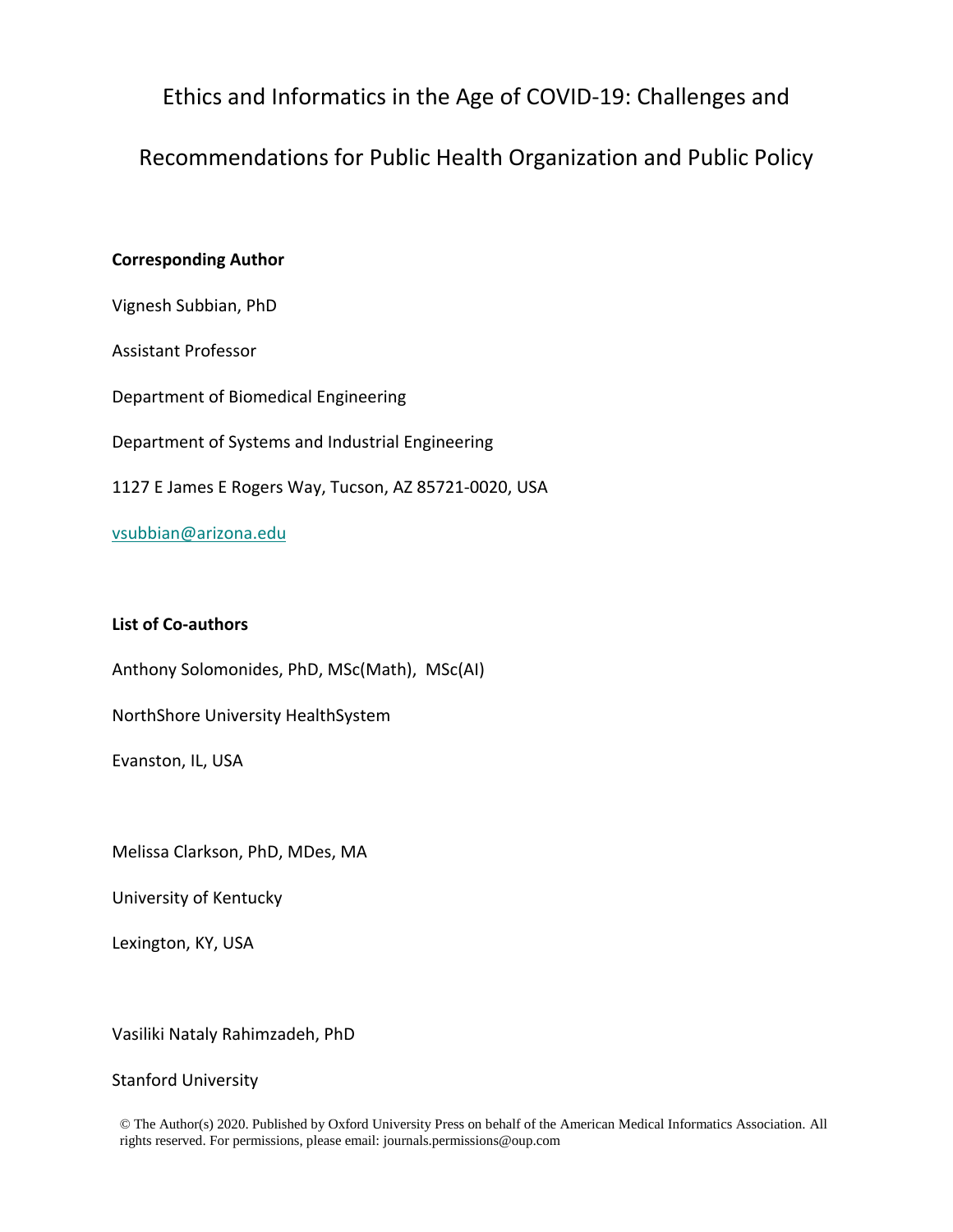Stanford, CA, USA

Carolyn Petersen, MS, MBI

Mayo Clinic

Rochester, MN, USA

Richard Schreiber, MD

Geisinger Health System

Camp Hill, PA, USA

Paul R. DeMuro, PhD, MBA, JD, CPA

Royal Palm Companies

Miami, FL, USA

Prerna Dua, PhD

Louisiana Tech University

Ruston, LA, USA

Kenneth W. Goodman, PhD

University of Miami

Miami, FL, USA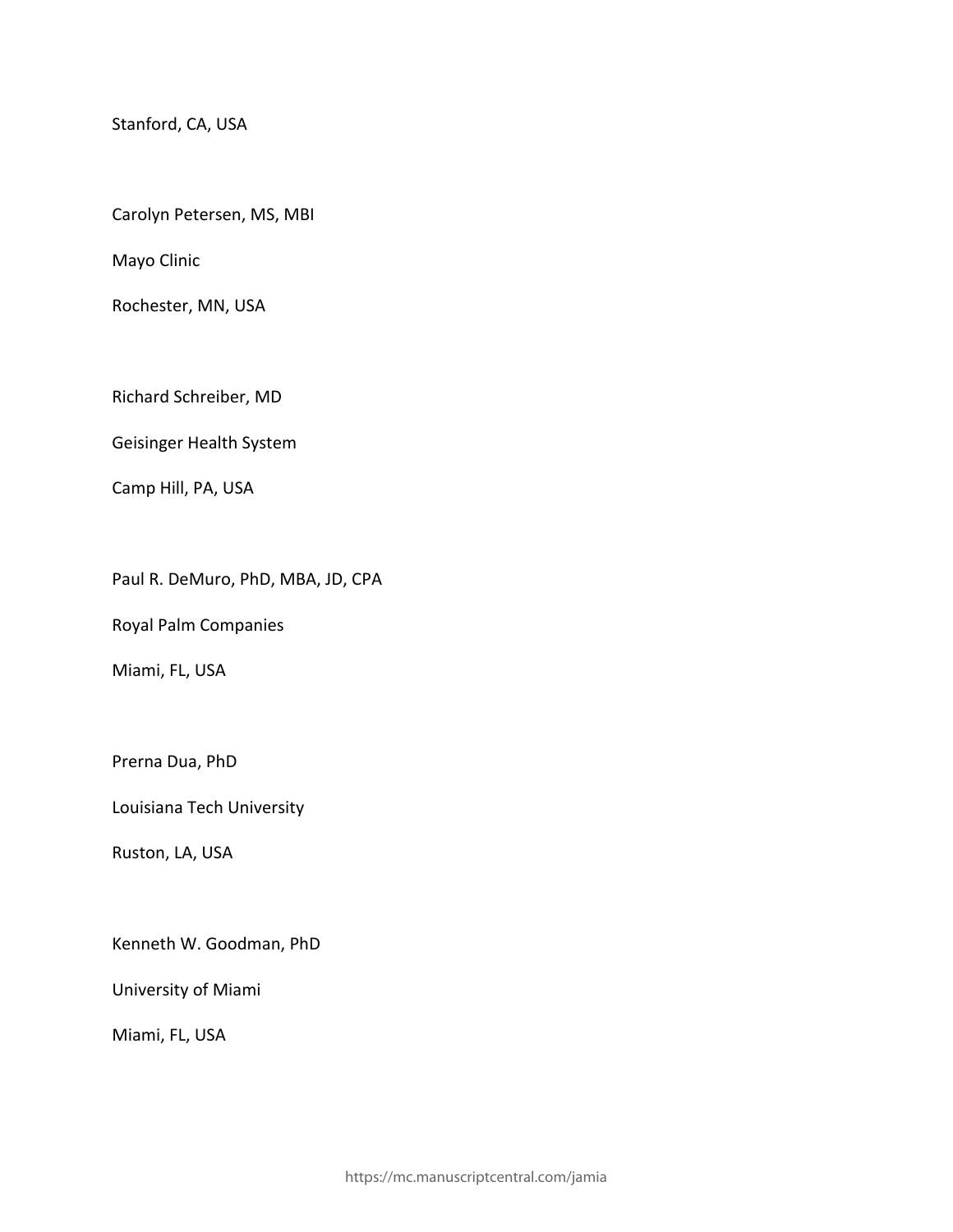Bonnie Kaplan, PhD

Yale University

New Haven, CT, USA

Ross Koppel, PhD

University of Pennsylvania and University of Buffalo (SUNY)

Philadelphia, PA, USA

Christoph U. Lehmann, MD

UT Southwestern Medical Center

Dallas, TX

Eric Pan, MD

Westat Inc

Rockville, MD, USA

Yalini Senathirajah, PhD

University of Pittsburgh

Pittsburgh, PA, USA

**Word Count:** 3146 (excluding abstract, references, table)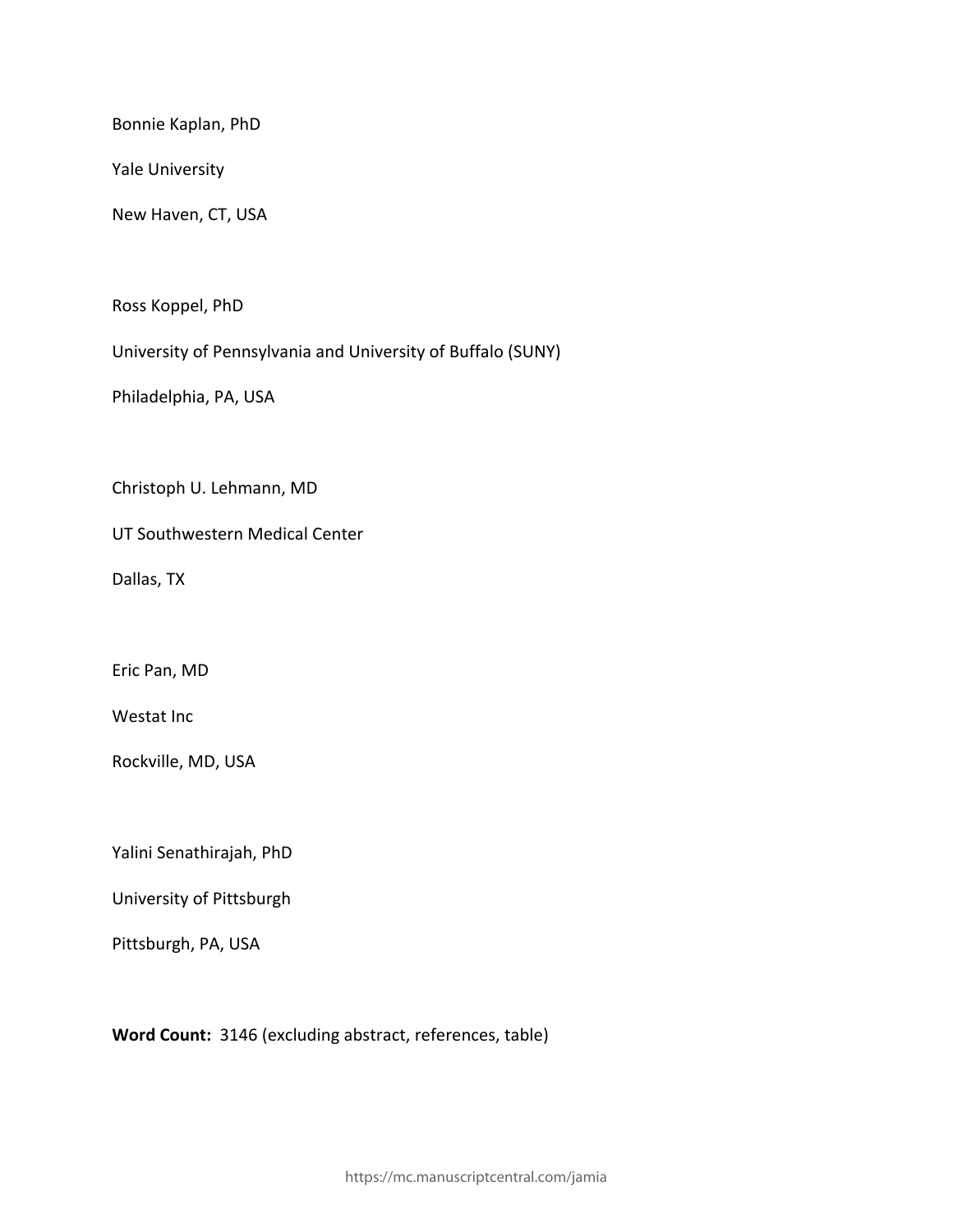**Keywords:** COVID-19, contact tracing, ethics, privacy, public health surveillance

#### **ABSTRACT**

The COVID-19 pandemic response in the United States has exposed significant gaps in information systems and processes to enable timely clinical and public health decision-making. Specifically, the use of informatics to mitigate the spread of SARS-CoV-2, support COVID-19 care delivery, and accelerate knowledge discovery bring to the forefront issues of privacy, surveillance, limits of state powers, and interoperability between public health and clinical information systems. Using a consensus building process, we critically analyze informaticsrelated ethical issues in light of the pandemic across three themes: (1) public health reporting and data sharing, (2) contact tracing and tracking, and (3) clinical scoring tools for critical care. We provide context and rationale for ethical considerations and recommendations that are actionable during the pandemic, and conclude with recommendations calling for long-term, broader change (beyond the pandemic) for public health organization and policy reform.

### **INTRODUCTION**

The United States was underprepared for the 2019 Novel Coronavirus Disease (COVID-19) pandemic, despite experiencing recent outbreaks from the same virus family such as the 2003 severe acute respiratory syndrome (SARS) epidemic.[1] General warnings about and predictions of future pandemics and calls for global preparation[2] as well as specific early warnings[3] concerning the COVID-19 outbreak in Wuhan, China went unheeded. The responses from US public health agencies were generally disparate, uncoordinated, and inadequate to the challenge, resulting in insufficient supplies of protective equipment, a dearth of testing facilities and kits, and delays in test processing and results. Taken together, this lack of coordination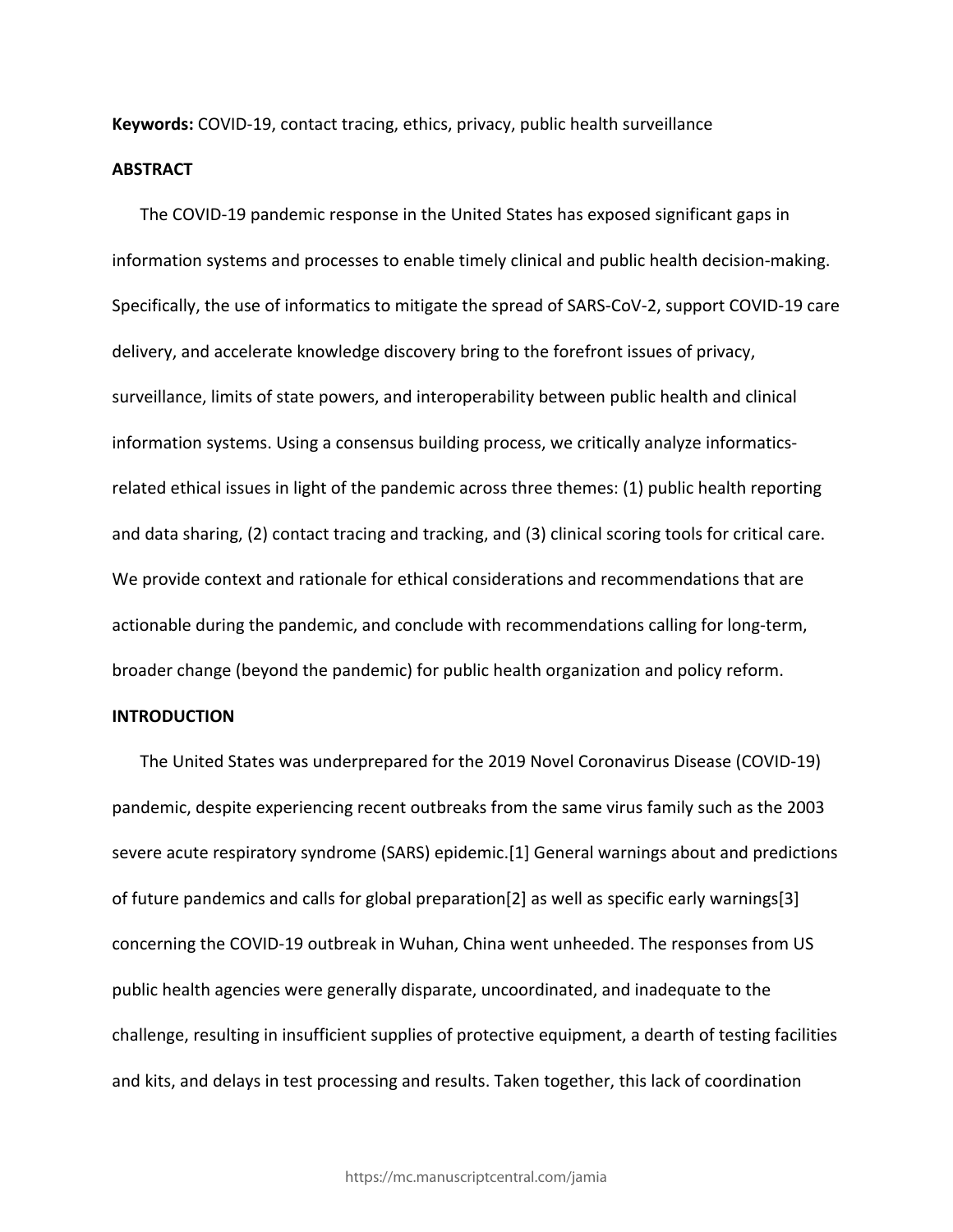made evident a fragmented information infrastructure that could not promptly and reliably provide even the most basic information related to daily case trends, hospital capacity, and healthcare supply chain. Various "social distancing" strategies and economic shutdowns across states curbed the initial spread of the virus in many parts of the country, but the rapid "reopening" in several areas – due to concerns about exacerbating the economic crisis and the public's desire to return to work and social activities— resulted in infection surges across communities. Emerging from the pandemic and preventing additional cycles of the disease will require advances in scientific understanding of SARS-CoV-2 and extensive public health resources, in addition to a vaccine.

These events provide informaticians with an opportunity to reflect on how to effect muchneeded changes in the US health system and the health information infrastructure and to inform public health policy with more reliable data and evidence. The biomedical informatics community, in collaboration with others, has a responsibility to assess the current information systems, regulations, and policies in responding to the pandemic and identify needed systemic changes. A substantial part of this assessment should address ethical, legal, and social issues that the SARS-CoV-2 outbreak brought to the fore. Consensus had been building prior to the pandemic that both privacy and research regulations were outdated and needed revisions to reflect technological changes, newer conceptions on privacy and bioethics, and the emerging view that expands health data to include many types of data collected by diverse entities, health related or otherwise.[4,5] The pandemic has brought further scrutiny to previously identified complex ethical, political, and social issues.[6,7] Building upon prior experiences and scholarship, we examine key informatics-related ethical issues in light of the COVID-19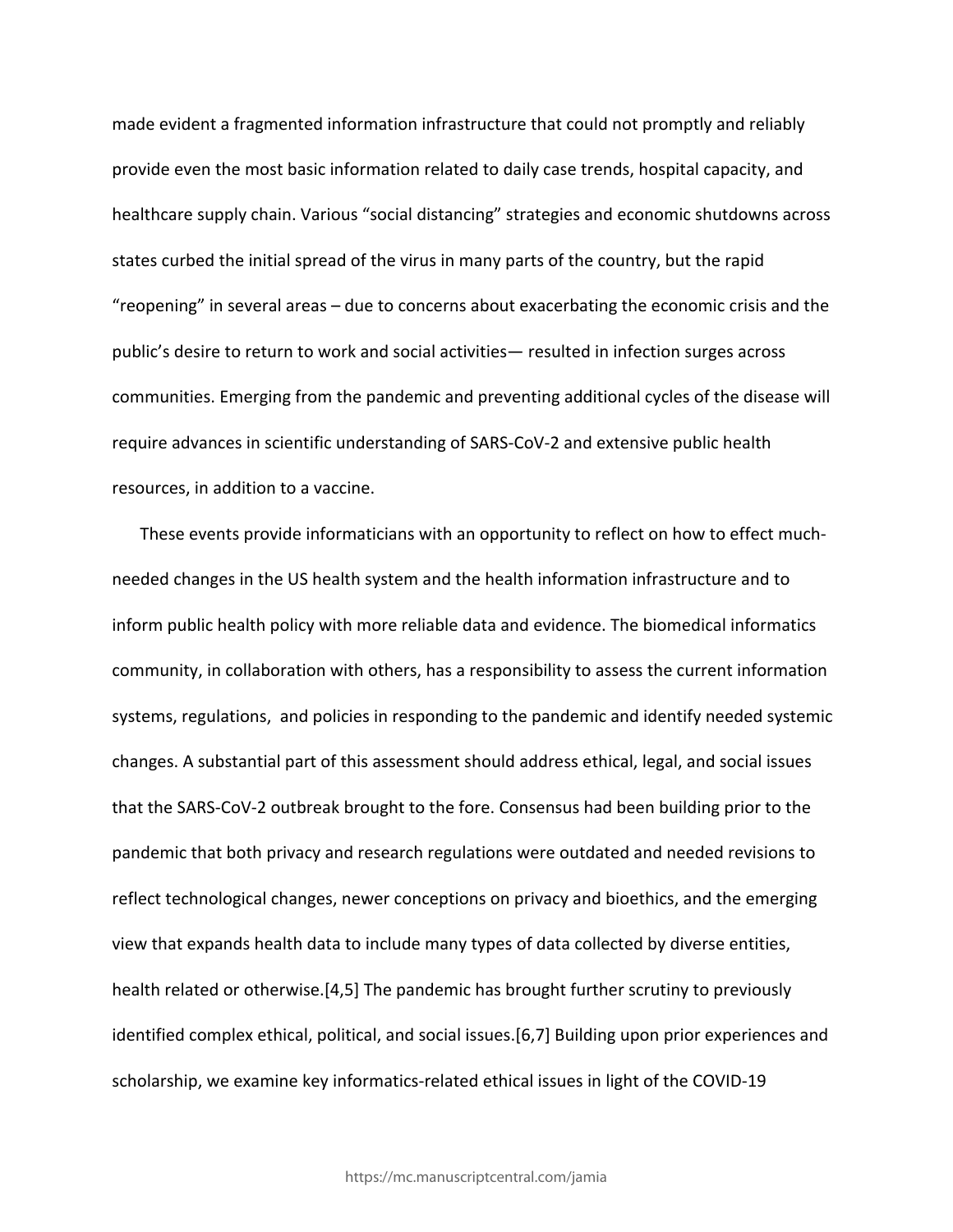pandemic and provide short- and longer-term recommendations for public health organization and policy.

## **BACKGROUND**

The Ethical, Legal, and Social Issues (ELSI) Working Group of the American Medical Informatics Association (AMIA) has a long history of advocating for ethical and human-centered practices in applications of healthcare information technology. During April 2020, when the majority of US states had imposed stay-at-home orders or other activity restrictions, the ELSI working group launched a collaborative effort to identify and raise awareness about ethical issues that are crucial to the informatics community at large and to policy makers. The group identified three thematic areas of particular importance using a consensus building process (see Appendix A for details on methods): (1) public health reporting and data sharing, (2) contact tracing and tracking, and (3) clinical scoring tools. Although these themes intersect and have far-reaching implications at all levels of government and policy making, we consider issues related to public health reporting and data sharing to be centered at the *national level* (i.e., the need for rigorous coordination at the national level, while the actual data collection occurs locally)*,* issues related to contract tracing and tracking to be centered at the *community level*, and those related to clinical scoring and assessment tools to be more relevant at the *health system level.* In the following sections, we lay out context and rationale for ELSI considerations, followed by recommendations that are actionable during the pandemic and recommendations that call for long-term, broader change (beyond the pandemic) for public health organization and policy (see Appendix A for a summary of recommendations). Other topics identified by the group (e.g., how the Health Insurance Portability and Accountability Act applies in light of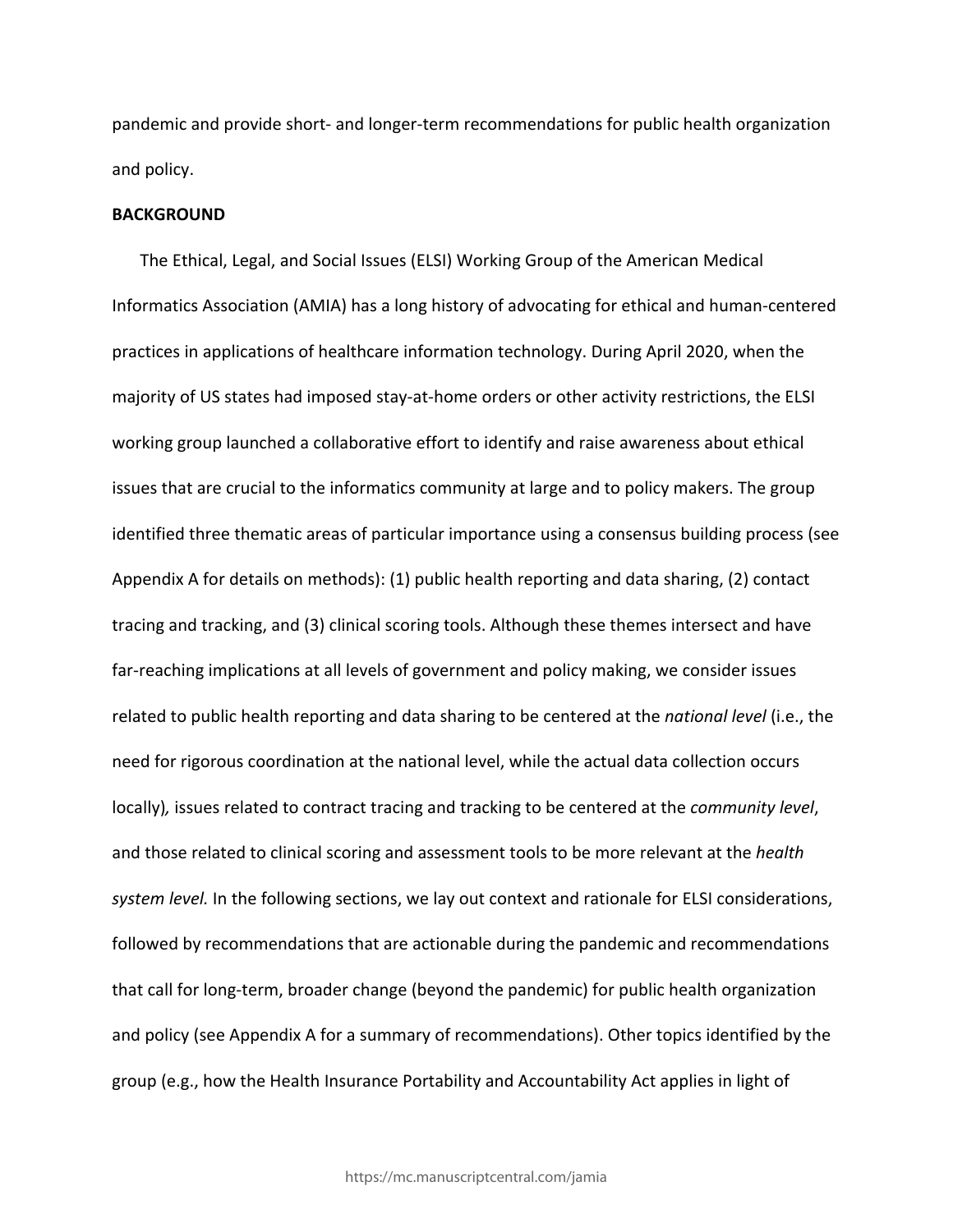COVID-19) were deemed outside the scope of this work as they warrant separate and more extensive analyses or were addressed elsewhere.[8]

### **PUBLIC HEALTH REPORTING AND DATA SHARING**

Public health responses should be premised on an evidence base which relies heavily on the collection, assessment, and dissemination of results from standardized public health reporting. Critical data elements required for reporting include several domains such as 1) hospital capacity (e.g., number of intensive care unit beds and mechanical ventilators), 2) healthcare supply chains (e.g., inventory of personal protective equipment (PPE) and testing and ventilator supplies), 3) healthcare staffing needs (e.g., required number of respiratory therapists), and 4) demographic and outcome data on both presumptive and confirmed infections. Since the first confirmed case in the United States in late January 2020, the COVID-19 outbreak has exposed systemic vulnerabilities in the national public health reporting system that impeded timely evidence-based decision-making. These vulnerabilities stem in part from non-standardized, ad hoc reporting,[9,10] as opposed to standardized, systematic, electronic reporting of data from state to federal agencies such as the Center for Disease Control and Prevention (CDC) and the Federal Emergency Management Agency (FEMA). Furthermore, the CDC's decision not to use the World Health Organization (WHO) COVID test but to develop its own, and the subsequent failure to deliver reliable results, initially resulted in delays of distributing approved testing kits. This approach motivated local institutions to develop their own testing and reporting protocols, albeit with varying clinical validity and persistent delays in test results. To further exacerbate reporting issues, the Department of Health and Human Services (HHS) abruptly changed the process used by hospitals to submit daily COVID-19 reports about testing, hospitalizations, and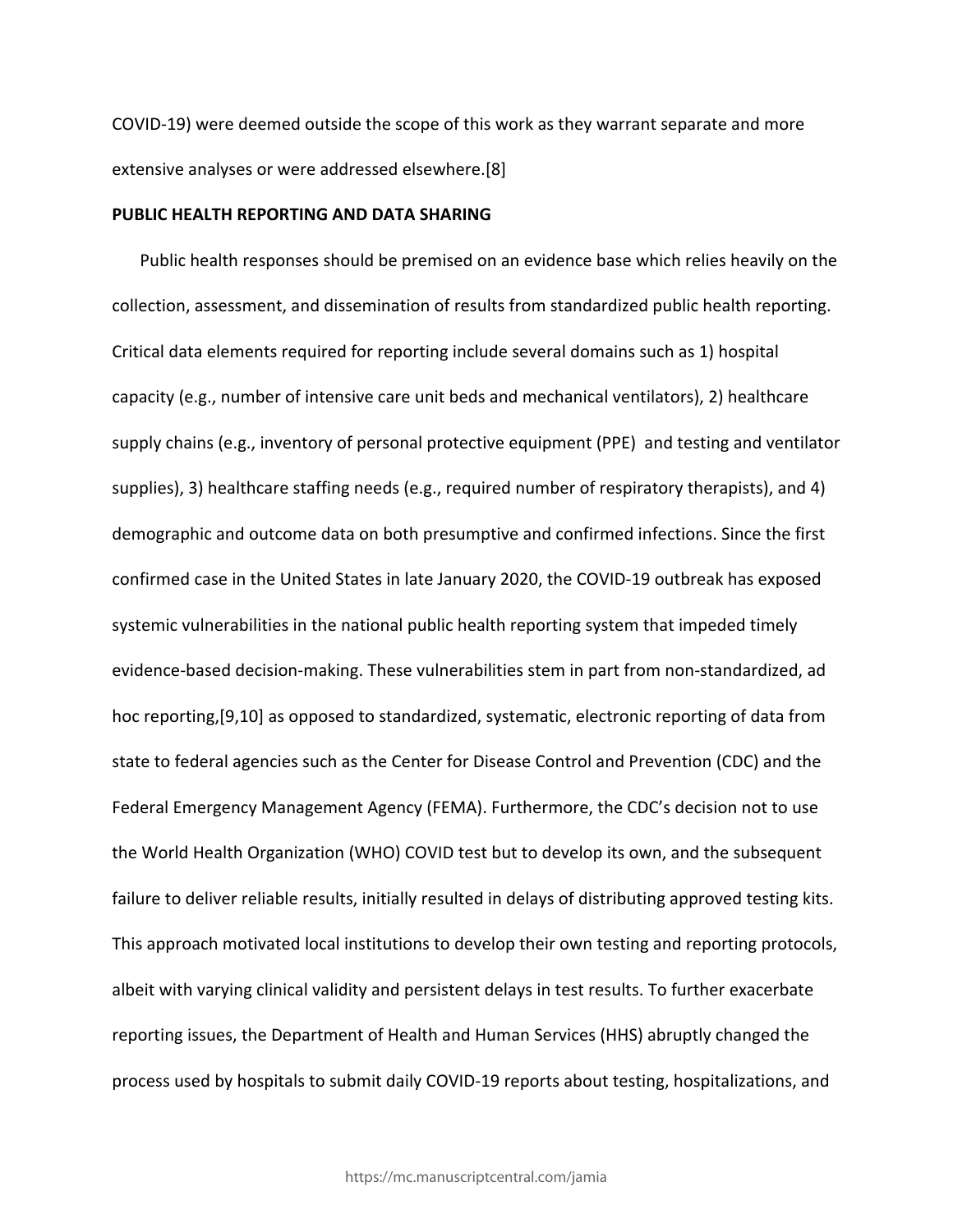hospital capacity in July 2020. Hospitals were instructed to submit data through a system developed by commercial contractor – TeleTracking Technologies Inc. Data will then be aggregated and analyzed using a new platform called HHS Protect built by another commercial entity – Palantir Technologies Inc., effectively bypassing the CDC. [11–14] The stated purpose of this change was to streamline data collection and analysis, however it is as yet unclear whether and how aggregate trend data will be made publicly available. These events, together, highlight issues of not only efficiency and timeliness in obtaining and analyzing data, but also trust and transparency in how this data will inform policy responses as the pandemic evolves.

### **Short-term Recommendations**

Disease surveillance efforts that report critical data elements (e.g., viral and antibody testing results, hospital capacity, PPEs, and healthcare staffing and supply needs)[15] should be consolidated, coordinated, and well-supported at local, state, and national levels. Current reporting standards are not robust enough,[16] and may lead local and state public health departments to take precaution- or fear-driven, rather than evidence-driven, action. In the aftermath of the 2014-2016 Ebola pandemic, for example, the CDC provided funding to develop PPE guidance and surveillance measures[17] that can be reliably integrated, interpreted, and used for modeling and decision-making. However, this ongoing effort was too late for deployment of nationwide standards. Researchers and journalists have also sought to compile their own COVID datasets in the absence of centralized efforts to track infections and supply shortages at local and regional levels.[18,19]

The principle of justice instills a responsibility to understand how COVID-19 may disproportionately impact some communities, workers, and demographic groups. Outbreaks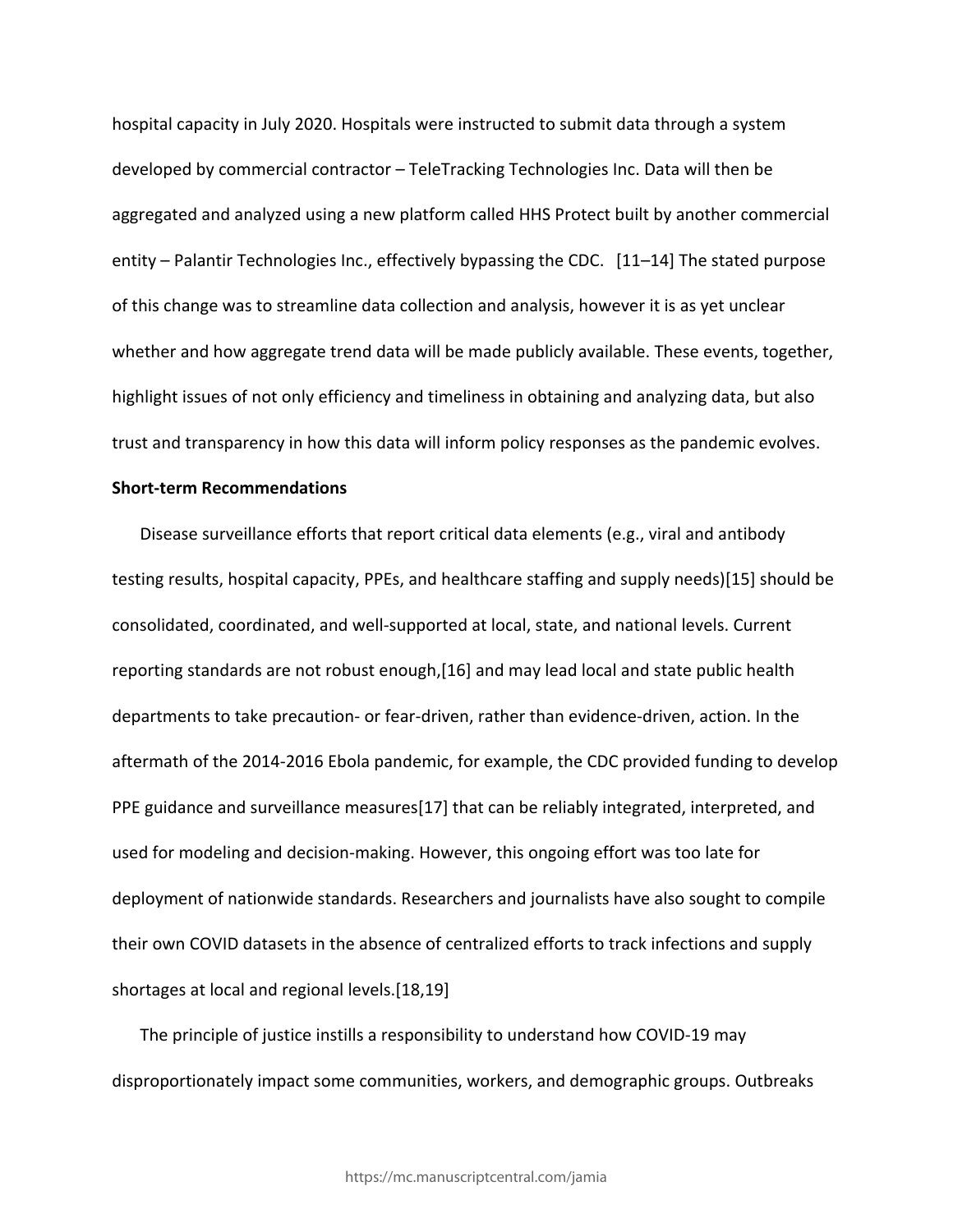among nursing home residents, prisoners, and low-wage workers in meat processing plants,[20] and higher rates of severe illness among racial and ethnic minority groups,[21] underscore the need to report data elements that make subgroup analysis possible. To better capture the social inequalities observed in COVID-19 patient outcomes,[22] public health reporting should include sociodemographic factors such as age, race, income (zip code or census tract level), gender, gender identity, ethnicity, disability status, and comorbidities in health outcome analyses. As of this writing (late July 2020), the CDC had released early reports on geographic and demographic differences and clinical outcomes among COVID-19 patients.[23–25] Although these results are useful, more nuanced and more rapid reporting is needed at local and state levels to direct public health resources to communities at greatest disease risk, and expose broader health disparities health that have long plagued the U.S. health services infrastructure. **Longer-term Recommendations**

Informed by this pandemic and prior AMIA work,[6,7] we concluded that a more robust, standardized national reporting system is needed to effectively respond to future infectious disease outbreaks. A federal agency such as the CDC should be further empowered with coordinating data collection with local and state public health departments, and funded at a level that reflects the complexity and importance of this work. Major investments in building an informatics-based infrastructure are needed, as demonstrated by the continuing use of fax machines for case reporting to local health departments. Our call to modernize the infrastructure and process of disease surveillance is not new. The CDC's National Notifiable Diseases Surveillance System (NNDS) was launched in 2014, but results have fallen far short of the comprehensive change needed to efficiently and effectively conduct public health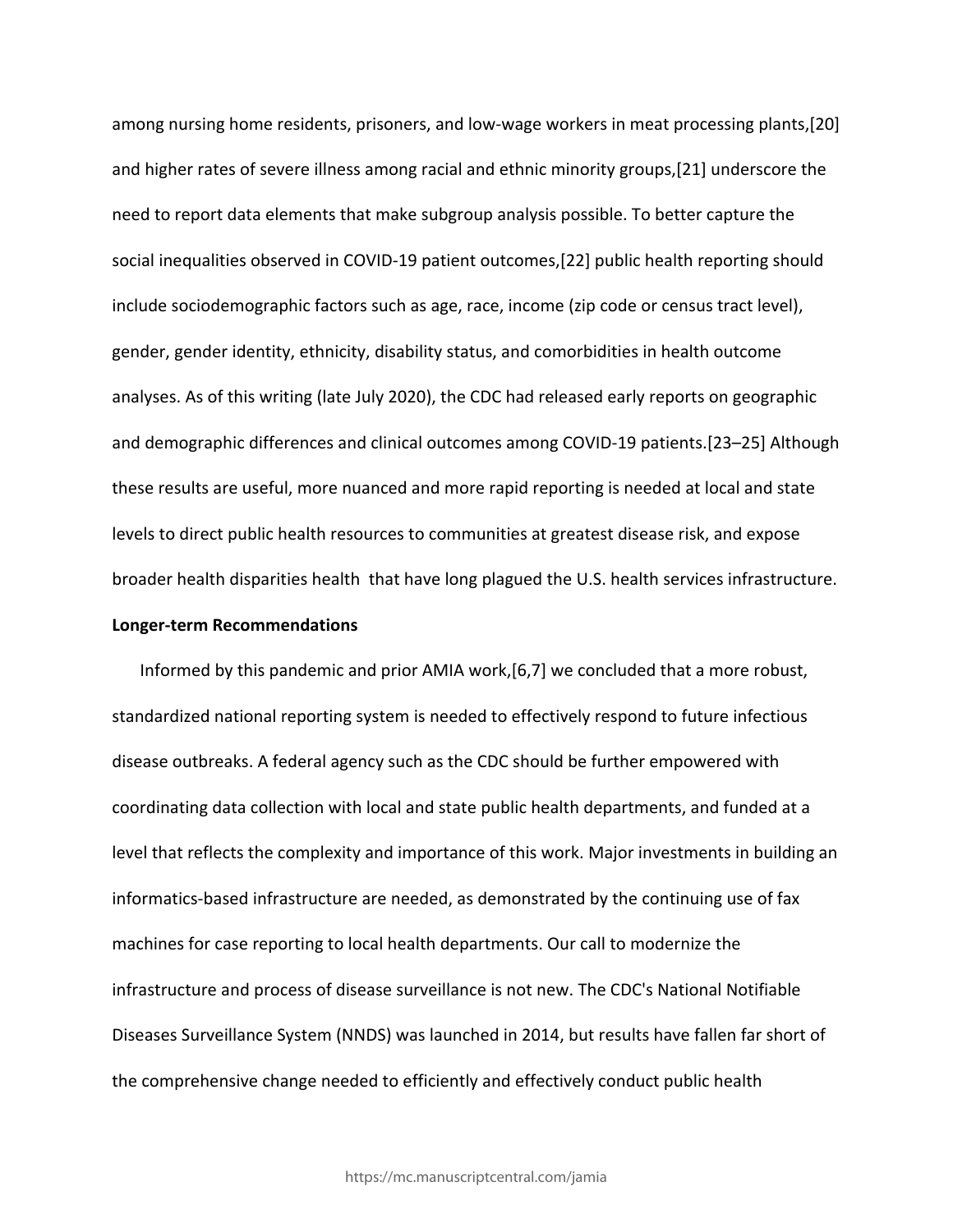surveillance. [26] Modernizing the public health reporting system will require 1) effective use of data standards, and interoperable systems that use those standards (e.g., LOINC codes established during the pandemic to identify laboratory tests for viral RNA or antibodies to the virus [27]), 2) unique identifiers and metadata for testing facilities and tests, 3) robust management of the entire data pipeline from local to state to national public health agencies, and 4) abolishment of paper-based systems and authentic collaboration with and support from electronic health record (EHR) vendors and the standards community to build and maintain the necessary technical infrastructure to automatically collect and report critical data elements.

## **CONTACT TRACING AND TRACKING**

One of the major pandemic mitigation strategies promoted by WHO has been summarized as *Trace, Test, and Treat*[28]*,* which stands for identifying new cases, tracing their social contacts, and then testing and treating them. Given the inadequate response to measures intended to limit the spread of the virus and avert a worsening economic crisis, the US is contemplating a "tracking" strategy rather than contact tracing. *Trace* and *Track* seem similar at first glance, but there is a difference between contacting an infected person and asking them (voluntarily) for their contacts, who then in turn can be alerted, versus an automated and potentially covert system that tracks the general public and may lack transparency.

Automated tracking raises ethical concerns related to privacy and control of personal devices. Countries such as Taiwan have shown that geo-tracking using mobile phones can be used not only to enable contact tracing, but also to ensure that citizens are complying with selfquarantine orders.[29] Such constant data collection and analysis through mobile applications is highly intrusive and is prone to abuse when the data are sold or reused for commercial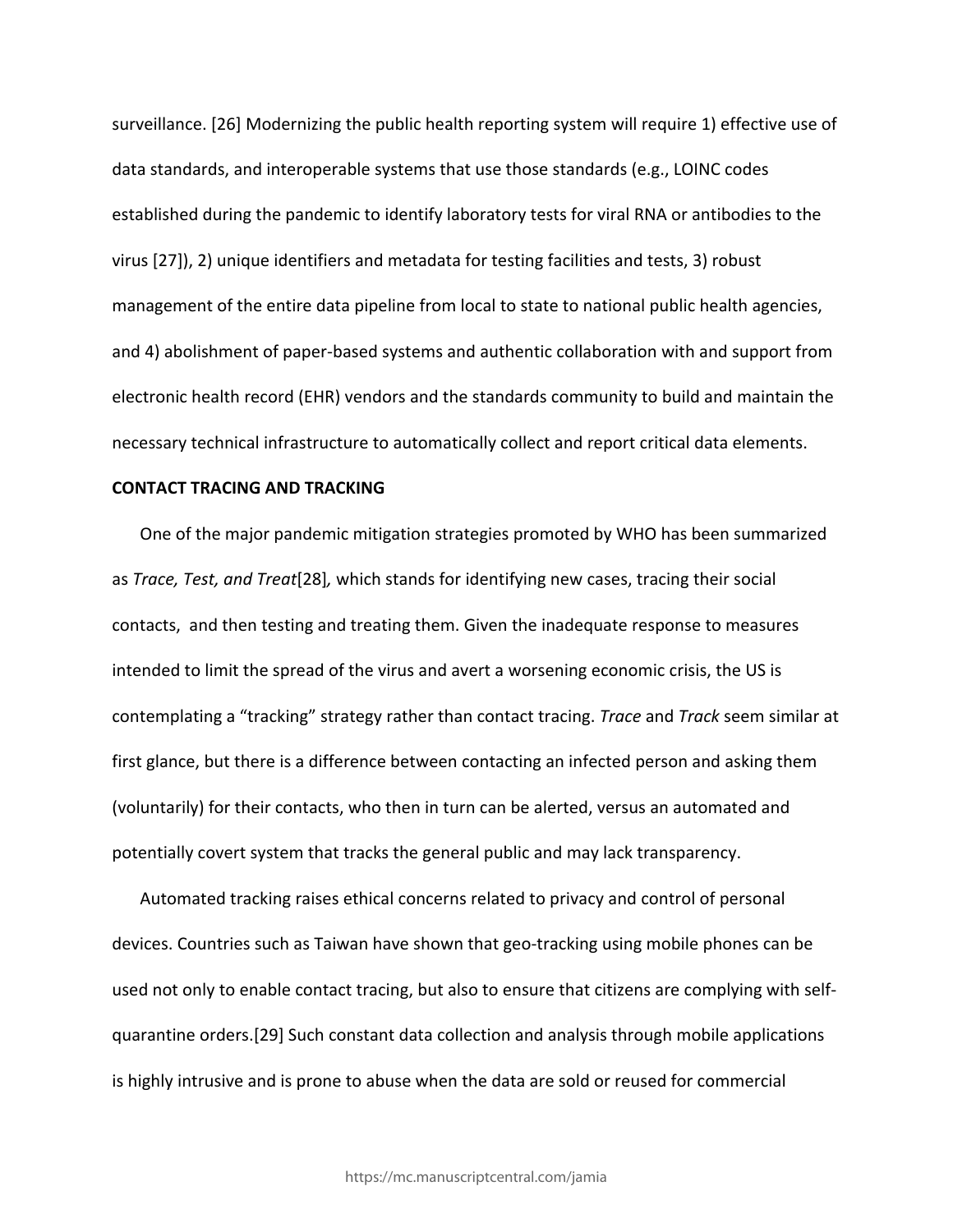purposes, such as in advertising, targeted marketing, or employment and credit decisions. Tracking puts privacy and autonomy at risk and may endanger safety, including financial security, especially when data are used by banking or billing apps.

In the context of tracking during this crisis, we assert that all collected data have implications to health insofar as a trip to the grocery store or gas station, a jog in the park, or a take-away food order all contribute to an individual's potential exposure to SARS-CoV-2. With certain coordinates, the collected geodata can identify an individual. The majority of mobile apps do not specify how long their data collections will persist nor whether the collected data will be purged. The extent of such (ab)use of collected data, sometimes deprecated as "digital or data exhaust", has been exposed by both scholars and journalists,[30] but is still not widely known to the public.

## **Short-term Recommendations**

Few privacy-preserving methods and tools exist to support benign contact tracing. Such tracing does not identify persons to others, but rather notifies exposed persons directly about when and where they may have been exposed.[31,32] These methods are more reliable because information is retained on the user's phone while only general geolocation details, such as a visit to a specific location, are known to the developer or vendors. It is important to leverage such techniques and use the least intrusive technology and collect the minimally required data for tracking. If tracking must be based on a particular technology, the choice should be justified by providing integral privacy protections to safeguard the data from unintended or undisclosed use and to ease concern about surveillance*.* With resurgence of infections throughout the country and mounting determination to "flatten the curve", it may be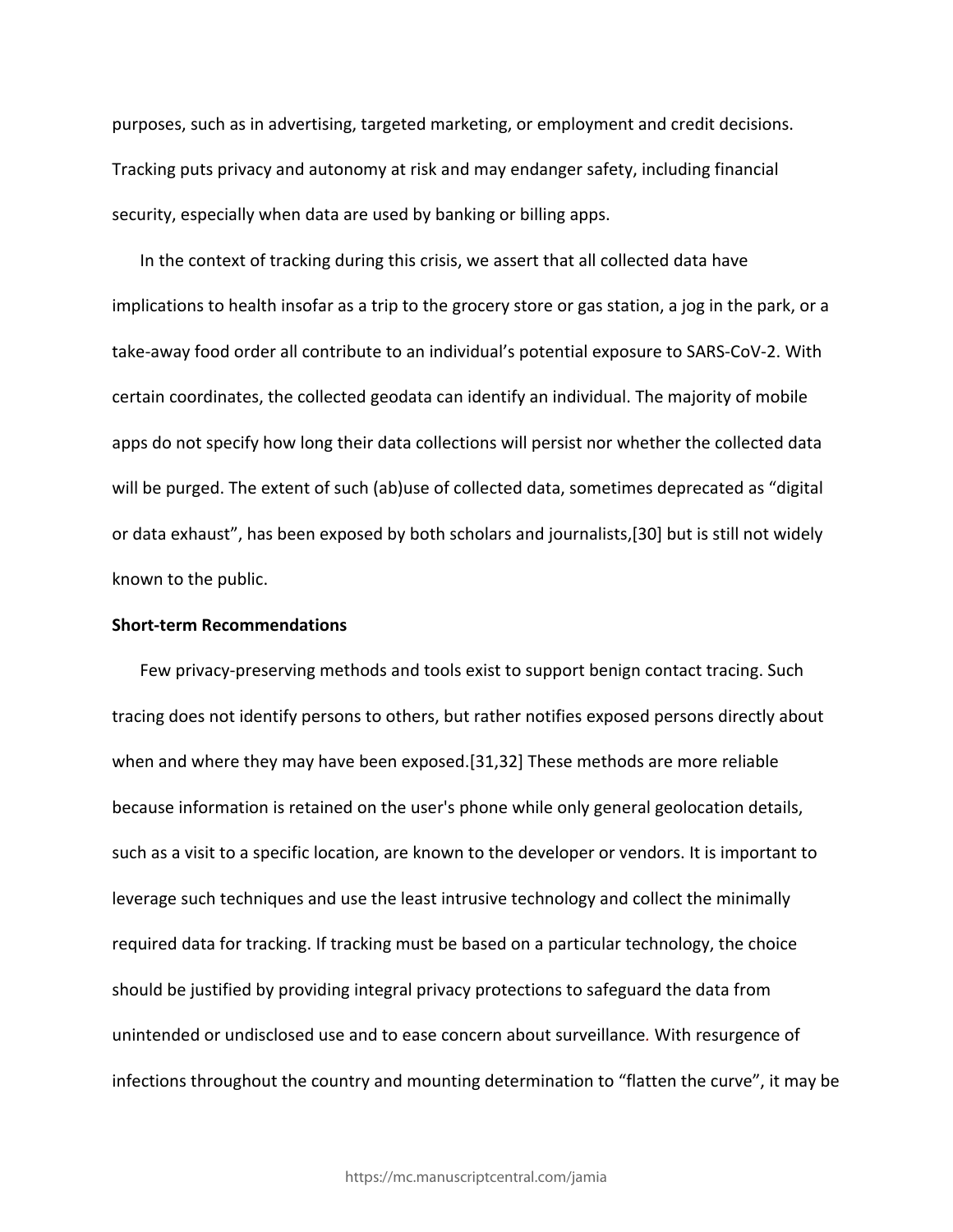ethically defensible to heighten tracking as a way to enhance safeguards during public health emergencies. However, the long-term risks to privacy and the potential repurposing of collected information remain problematic. Balancing the use of data and technology for public good versus protection of privacy is key. Laws and/or regulations might be enacted and/or amended as necessary to prevent COVID-19 data from being exploited, whether by governments or commercial entities. Such amendments may include mandating complete transparency about what data are being used and how, in both short- and long-term.

#### **Longer-term Recommendations**

Location and contact tracing illustrate how all data can function as health data, which then implies that all personal data should receive the same protection as health data. Both concurrent and retrospective analyses are needed that examine how effectively and efficiently different technological solutions have addressed problems during the pandemic in terms of public health outcomes (e.g., infection and case fatality rates and other clinical outcomes), at what cost to the economy, and at what cost to personal, family, work, and civic life. The highly mobile nature of American culture necessitates a national effort to be maximally effective.

Given some relaxation in HIPAA enforcement (e.g., for telehealth providers and in using/disclosing protected health information related to substance abuse to authorized personnel) due to the public health emergency, discussion of HIPAA and other privacy reform should continue at the national level. This is an excellent opportunity for the US to consider harmonizing the patchwork of sector-based privacy regulations to enable a more uniform and responsive set of protections nationwide, along with significant attention to improved cybersecurity.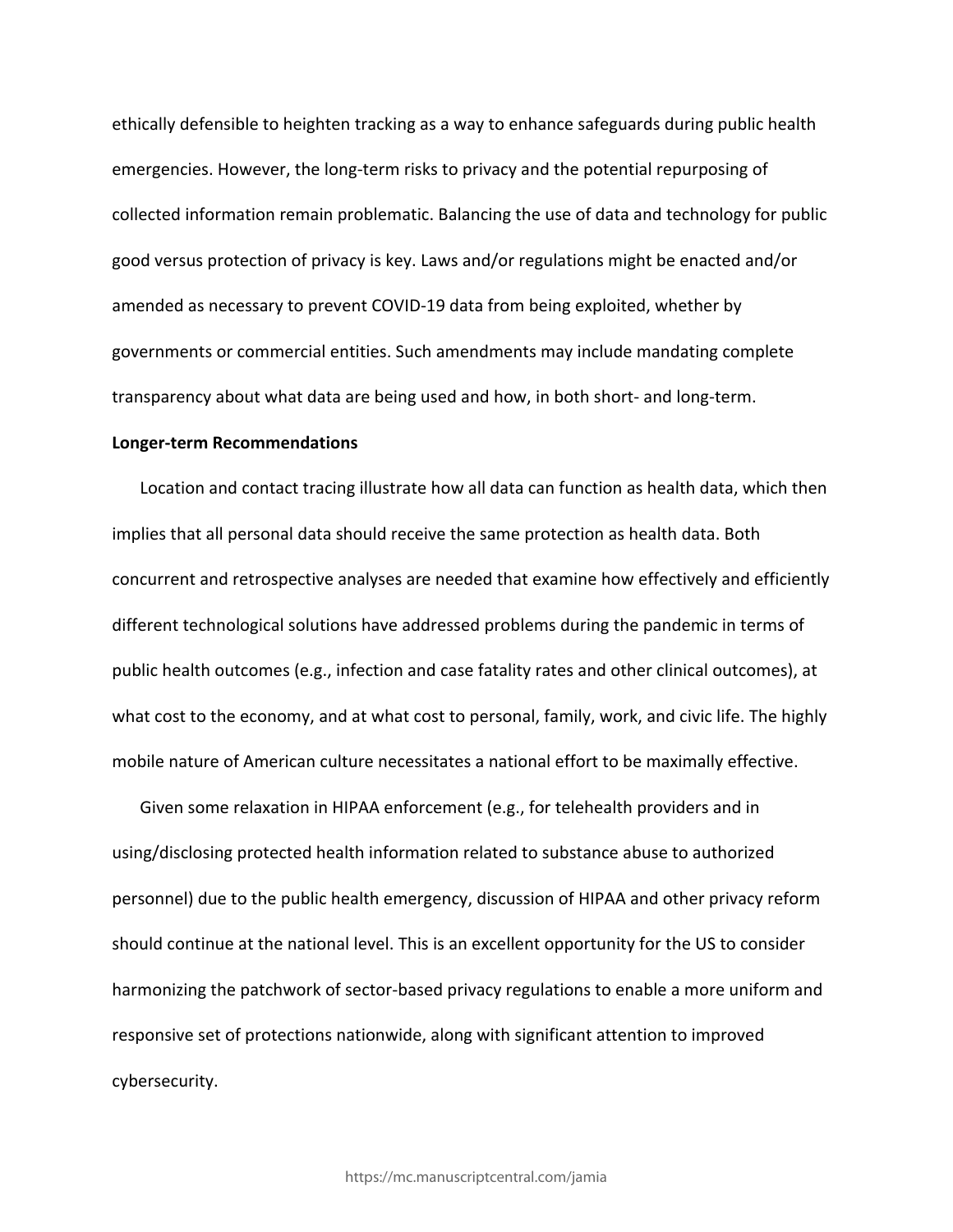### **CLINICAL SCORING TOOLS**

Several clinical scoring systems that assess the severity of the disease and estimate the risk of mortality and other intensive care unit (ICU) outcomes are available for critical care medicine. Examples include Acute Physiology and Chronic Health Evaluation (APACHE), Sequential Organ Failure Assessment (SOFA), quick SOFA (qSOFA), modified SOFA (mSOFA), Pediatric Risk of Mortality (PRISM) and others. Clinicians need reliable appraisals of the varying efficacy and safety of these different critical care scoring tools, and how they apply to COVID-19 and other patients. We highlight this as an important need because several crisis standard-ofcare protocols incorporate such scores as an integral part of decision-making related to ICU admission triage, ventilator allocation/reallocation, and initiation of cardiopulmonary resuscitation.[33,34]

## **Short-term Recommendations**

EHR vendors are rapidly building and deploying features to collect underlying clinical data needed for the score, compute the severity score, and repeat measurements as appropriate, though not all institutions have enabled such features. It is important to ensure that computerized versions of clinical scores are well-calibrated and used as intended in crisis standard-of-care guidelines. Scoring tools should not be used for purposes for which they were not designed. For example, the original SOFA score should be repeatedly assessed to evaluate the severity of the disease and the duration of ICU resource needs,[35] but has not been validated for predicting the risk of mortality. Should there be shortages of ICU beds and ventilators due to the crisis, clinicians and triage panels need to be able to reliably use the scores to allocate resources. Second, EHR implementations of clinical scores should be adaptive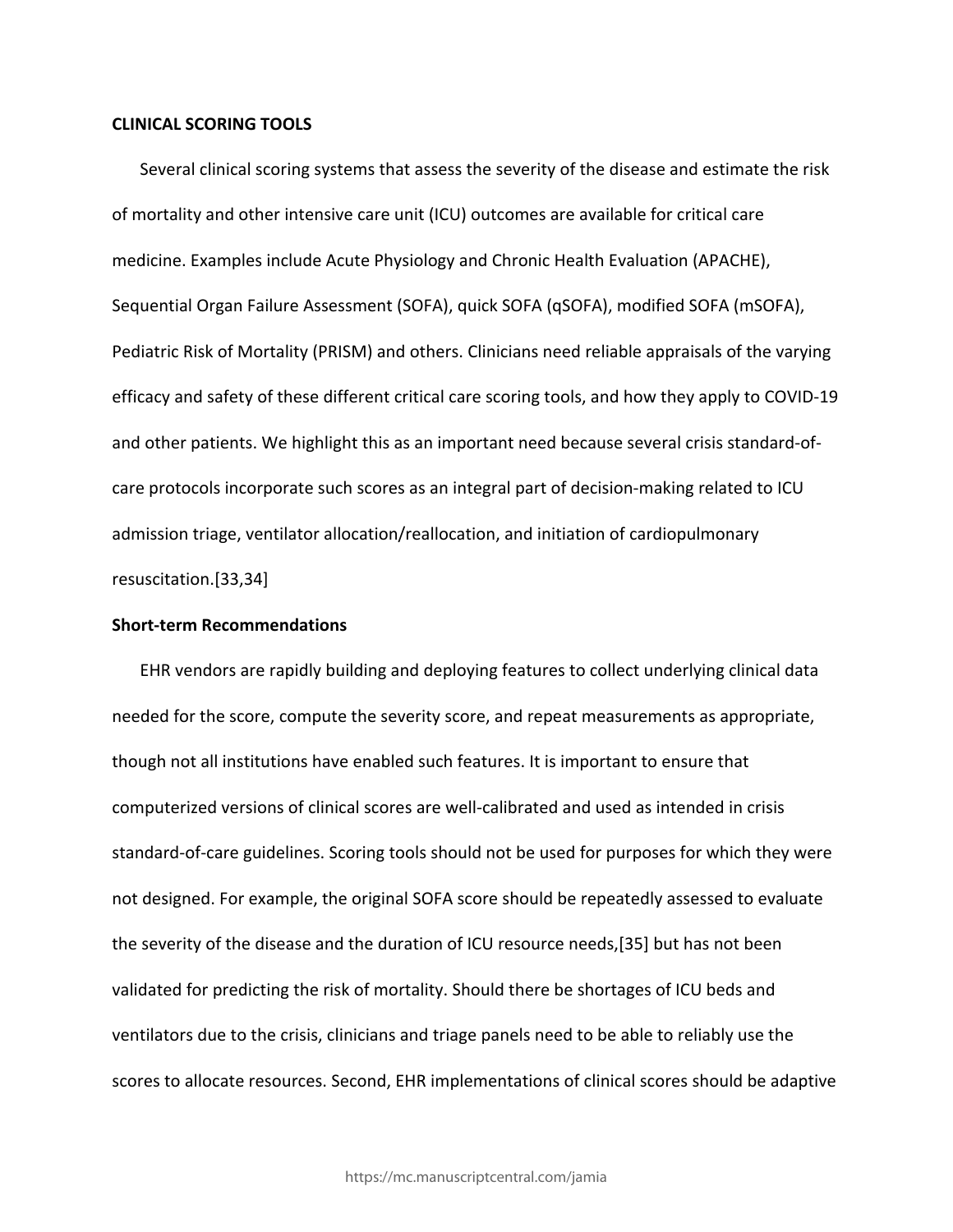to local circumstances and to emerging observations and evidence from pandemic investigations. For instance, early studies suggest that not many COVID-19 patients go into respiratory failure earlier than organ dysfunction,[36] which makes the use of SOFA as a part of standard of care less appropriate.

#### **Longer-term Recommendations**

The pandemic postdrome is an unparalleled opportunity to study, critique, and improve crisis standard-of-care guidelines and tools. First, there needs to be a robust, retrospective evaluation of the specific scoring tools used for triage and resource allocation, which often include assessment of COVID-19 severity, possible need for critical care, and likelihood of interventions such as intubation. Second, local conditions, patient preferences, and continuous monitoring and availability of critical resources must be considered. Some patients may not want measures such as ventilator care. If resources or treatment options that were previously unavailable (e.g., extracorporeal membrane oxygenation) now become available, re-assessment of decisions are needed. Algorithms and clinical scores rarely include these data. If scoring tools are used for ICU admission triage and allocation of resources, they may well need reengineering to incorporate patient preferences, resource availability, and other aspects that are not now considered. Third, healthcare organizations and public health agencies should develop future crisis standards in consultation with key stakeholders and community groups. For instance, a number of disability rights organizations have faulted COVID-19 treatment guides as embedding discrimination against people with disabilities, in part because of the use of comorbidities as a way to fine-tune SOFA scores. Although these concerns were adequately addressed in some jurisdictions, more work is needed to build and sustain trust in vulnerable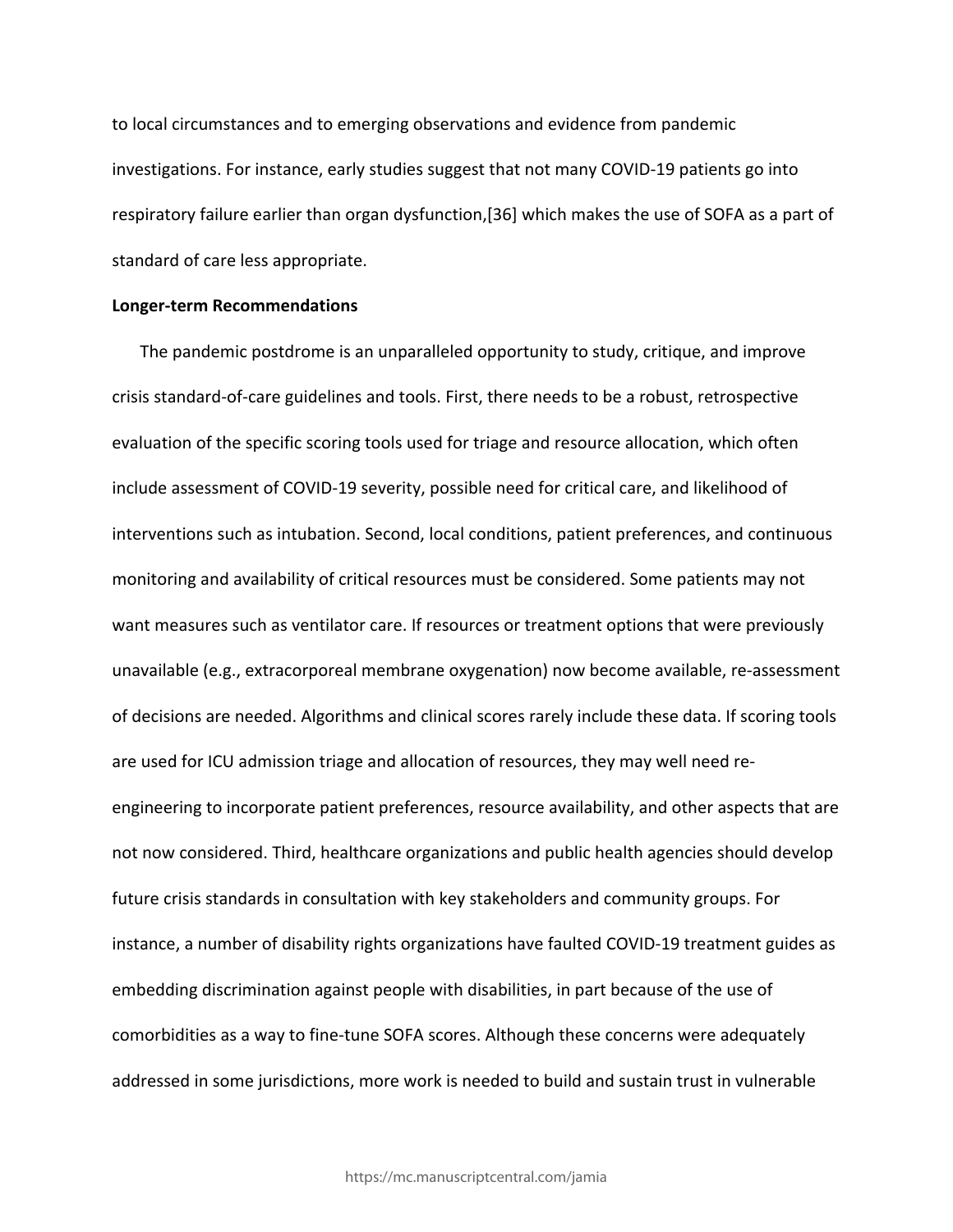populations.

#### **CONCLUSION**

By early April 2020, the United States reported the world's highest incidence of, prevalence of, and mortality from COVID-19. Gross shortages in medical supplies at the point of care, rapid community transmission, insufficient testing capacity, and ultimately, increasing incidence and mortality have come to define the national emergency in the United States thus far. Underlying issues include the lack of a standardized, nationally-coordinated reporting system for critical data elements, lack of trustworthy and accountable ways to deploy technological solutions for contact tracing, and lack of well-calibrated algorithms that can be used in standards-of-care applicable during a crisis. This work introduces each of these issues, along with short- and longer-term recommendations to guide future public health and institutional policies and practices. Having a sound ethics-based rationale and transparent approach for responses to severe public health threats can lead to better public acceptance, harmonized and strengthened standards across different domains related to data and information technologies, and increased public trust in governmental and commercial entities for routine as well as crisis practice. In addition to the longer-term recommendations described in this perspective, future work at the intersection of ELSI and informatics will include a stronger focus on (a) regulatory waivers and potential policy reform as it relates to telemedicine and other digital health solutions, (b) impact of informatics infrastructure in enabling health equity in the context of clinical trials and distribution of vaccines for COVID-19, (c) public-private partnerships in pandemic data management, governance, and/or analytics, and (d) role of digital health technologies (e.g., mobile apps for symptom tracking and contact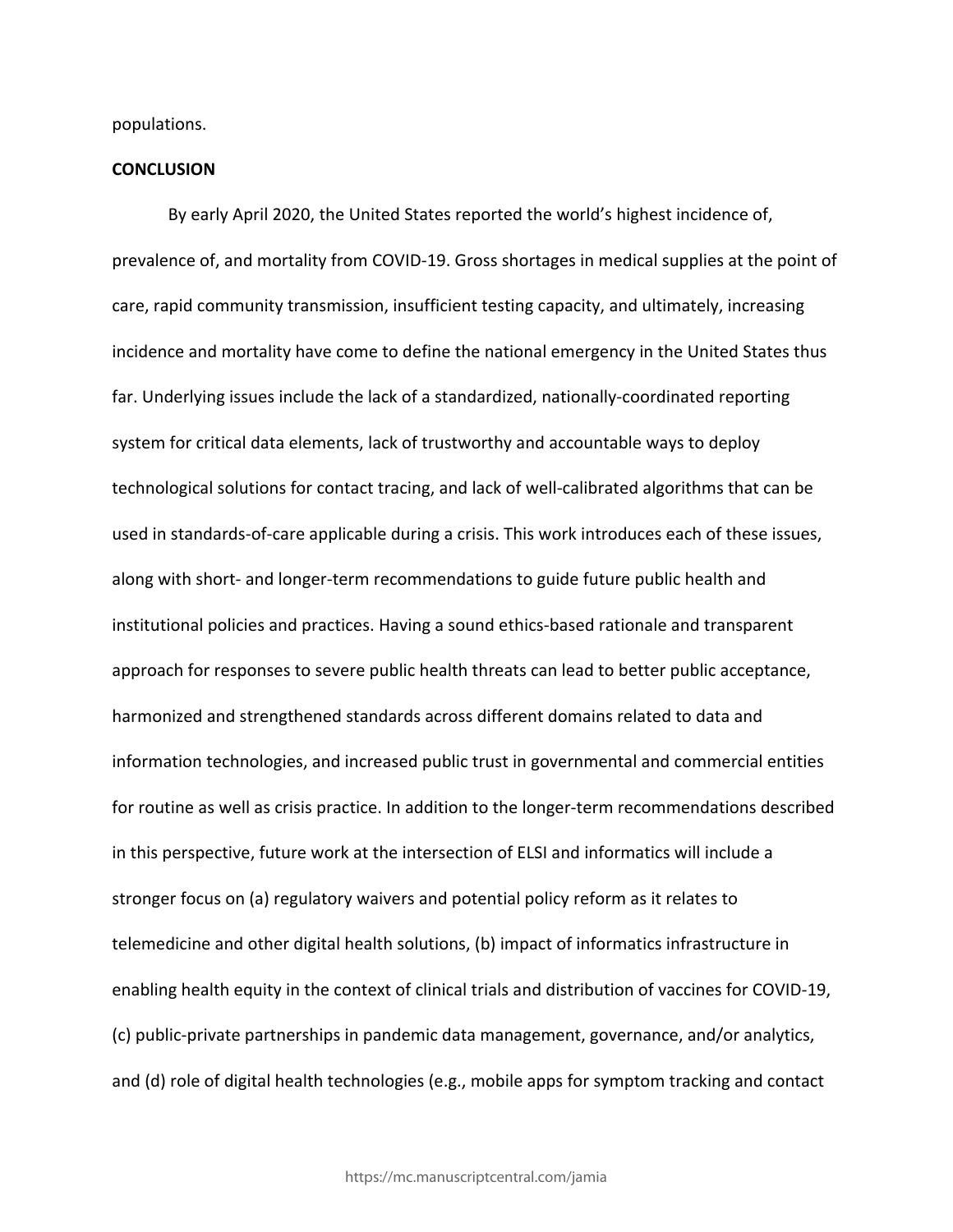tracing; digital immunity passports) in reopening of workplaces, including research and educational institutions.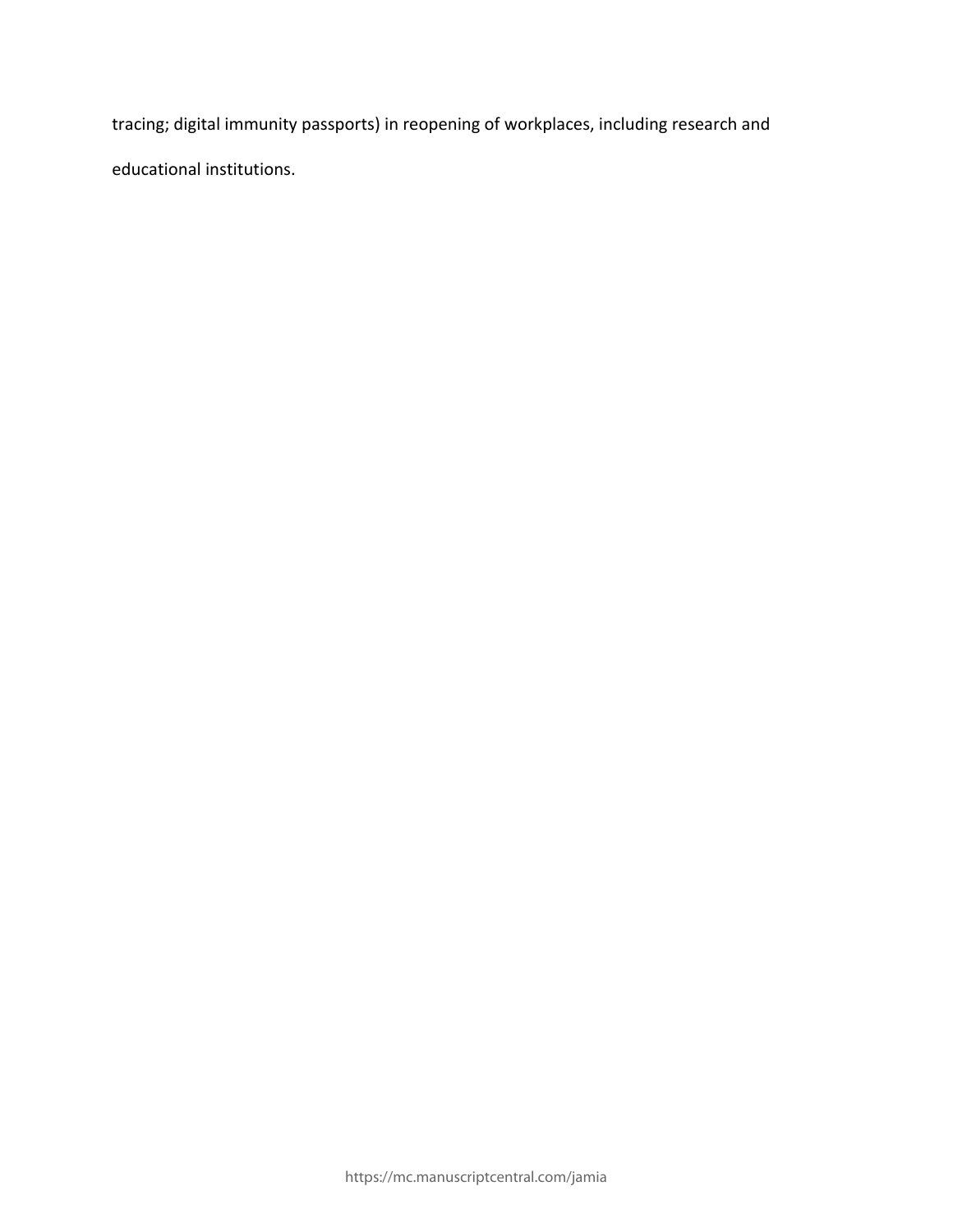## **Author Contributions**

VS, AS, and MC initiated the project and organized the author group into four initial thematic areas: (1) public health reporting, (2) policy and legal issues, (3) clinical issues, and (4) contact tracing.

VR, MC, and CUL contributed to area 1. CP, EP, PD, and YS contributed to area 2. RS, CUL, VS, and KG contributed to area 3. AS, BK, RK, and PD contributed to area 4.

VS drafted the manuscript based on contributions from each area. All authors reviewed the manuscript and provided critical feedback. CP, CUL, and RS assisted with final copyediting.

# **Competing Interests**

CUL is co-chair of UT Southwestern COVID-19 registry taskforce. Other authors did not declare any conflict of interests.

## **Funding**

VS was supported in part by the National Science Foundation under grant #1838745 and the Arizona Board of Regents' Technology Research and Innovation Fund (TRIF).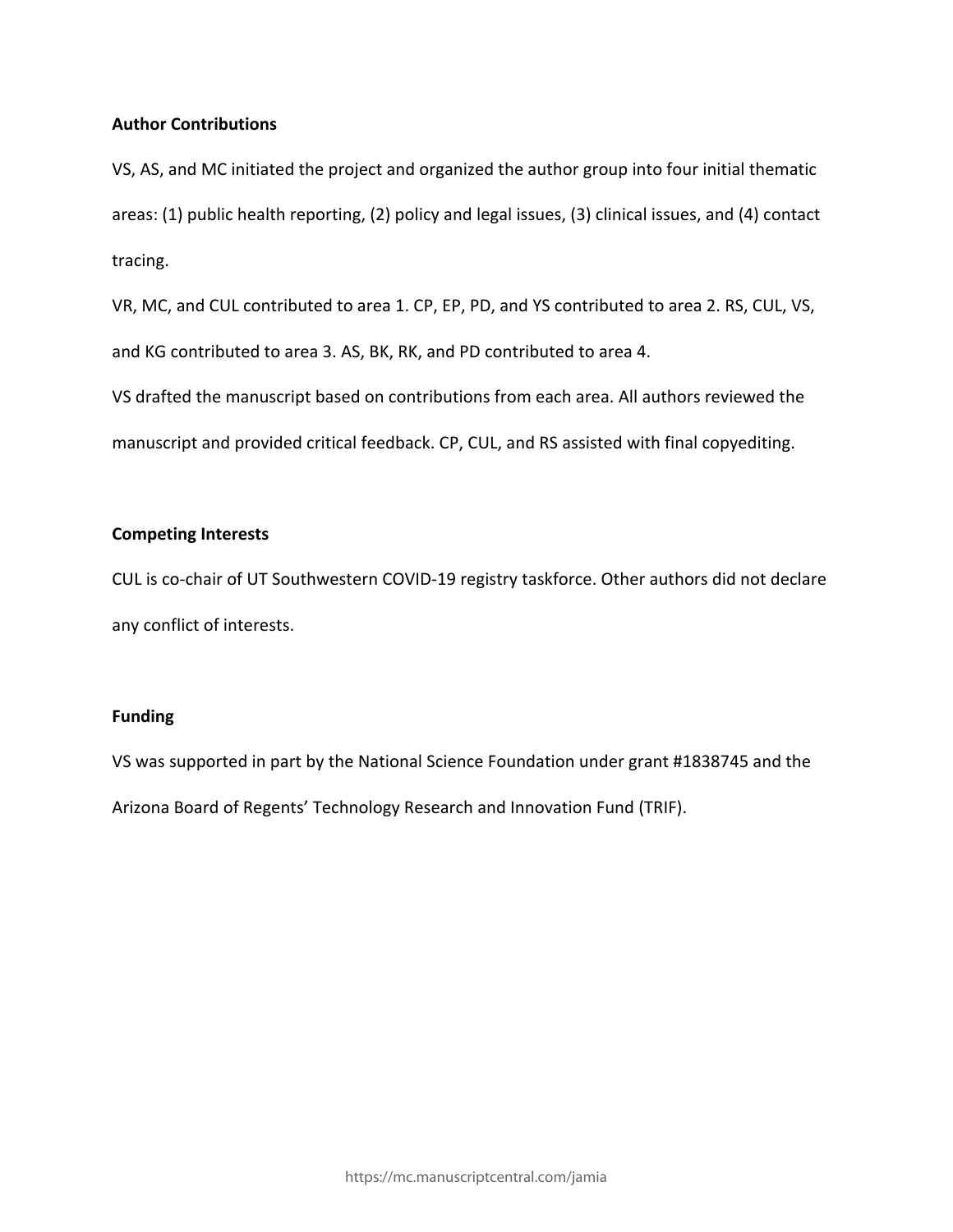### **REFERENCES**

- 1 Revised U.S. surveillance case definition for severe acute respiratory syndrome (SARS) and update on SARS cases--United States and worldwide, December 2003. *MMWR Morb Mortal Wkly Rep* 2003;**52**:1202–6.
- 2 Cheng VCC, To KKW, Tse H, *et al.* Two years after pandemic influenza A/2009/H1N1: What have we learned? Clin. Microbiol. Rev. 2012;**25**:223–63. doi:10.1128/CMR.05012- 11
- 3 Harris S, Miller G, Dawsey J, *et al.* U.S. intelligence reports from January and February warned about a likely pandemic. Washington Post. 2020.https://www.washingtonpost.com/national-security/us-intelligence-reports-fromjanuary-and-february-warned-about-a-likely-pandemic/2020/03/20/299d8cda-6ad5- 11ea-b5f1-a5a804158597\_story.html (accessed 10 May 2020).
- 4 Cohen IG, Mello MM. HIPAA and protecting health information in the 21st Century. JAMA - J. Am. Med. Assoc. 2018. doi:10.1001/jama.2018.5630
- 5 Trust Framework and Code of Conduct CARIN Alliance. https://www.carinalliance.com/our-work/trust-framework-and-code-of-conduct/ (accessed 5 Jun 2020).
- 6 Yasnoff WA, Overhage JM, Humphreys BL, *et al.* A National Agenda for Public Health Informatics: Summarized Recommendations from the 2001 AMIA Spring Congress. *J Am Med Informatics Assoc* 2001;**8**:535–45. doi:10.1136/jamia.2001.0080535
- 7 Safran C, Bloomrosen M, Hammond WE, *et al.* Toward a National Framework for the Secondary Use of Health Data: An American Medical Informatics Association White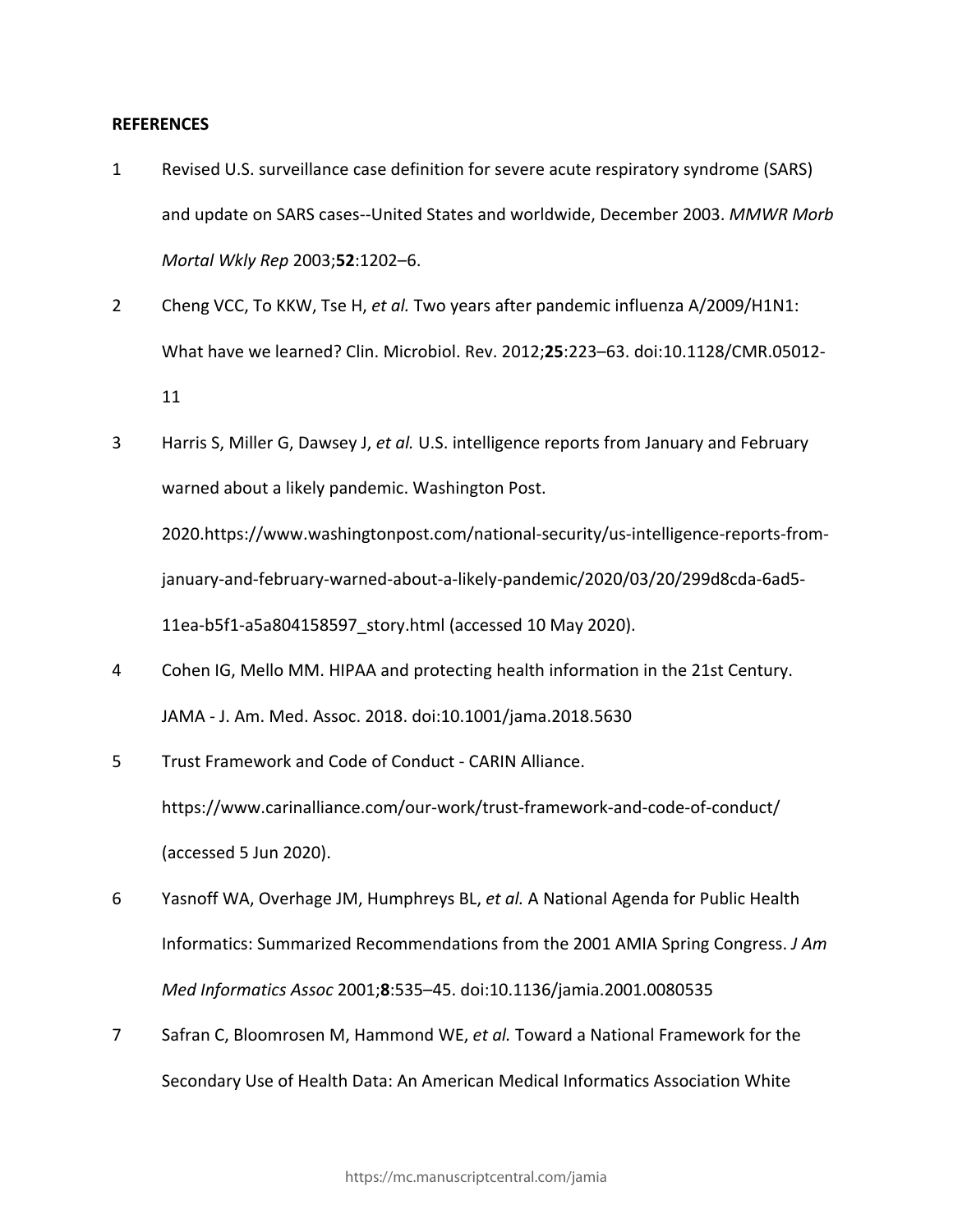Paper. *J Am Med Informatics Assoc* 2007;**14**:1–9. doi:10.1197/jamia.M2273

- 8 Lenert L, McSwain BY. Balancing health privacy, health information exchange, and research in the context of the COVID-19 pandemic. *J Am Med Informatics Assoc* Published Online First: 26 April 2020. doi:10.1093/jamia/ocaa039
- 9 COVID-19 Module | NHSN | CDC. https://www.cdc.gov/nhsn/covid19/index.html (accessed 5 May 2020).
- 10 Information for Health Departments on Reporting Cases of COVID-19 | CDC. https://www.cdc.gov/coronavirus/2019-ncov/php/reporting-pui.html (accessed 5 May 2020).
- 11 COVID-19 Guidance for Hospital Reporting and FAQs For Hospitals, Hospital Laboratory, and Acute Care Facility Data Reporting. https://www.hhs.gov/sites/default/files/covid-19-faqs-hospitals-hospital-laboratory-acute-care-facility-data-reporting.pdf (accessed 19 Jul 2020).
- 12 Prepared Remarks from HHS Media Call with CDC Director Redfield and CIO Arrieta on COVID-19 Data Collection. https://www.hhs.gov/about/news/2020/07/15/preparedremarks-from-hhs-media-call-cdc-director-redfield-cio-arrieta-covid-19-datacollection.html (accessed 19 Jul 2020).
- 13 Piller C. Data secrecy is crippling attempts to slow COVID-19's spread in U.S., epidemiologists warn. *Science (80- )* Published Online First: 16 July 2020. doi:10.1126/science.abd8599
- 14 An Open Letter from the American Medical Informatics Association and the American College of Medical Informatics Regarding Public Health Reporting Deficiencies During the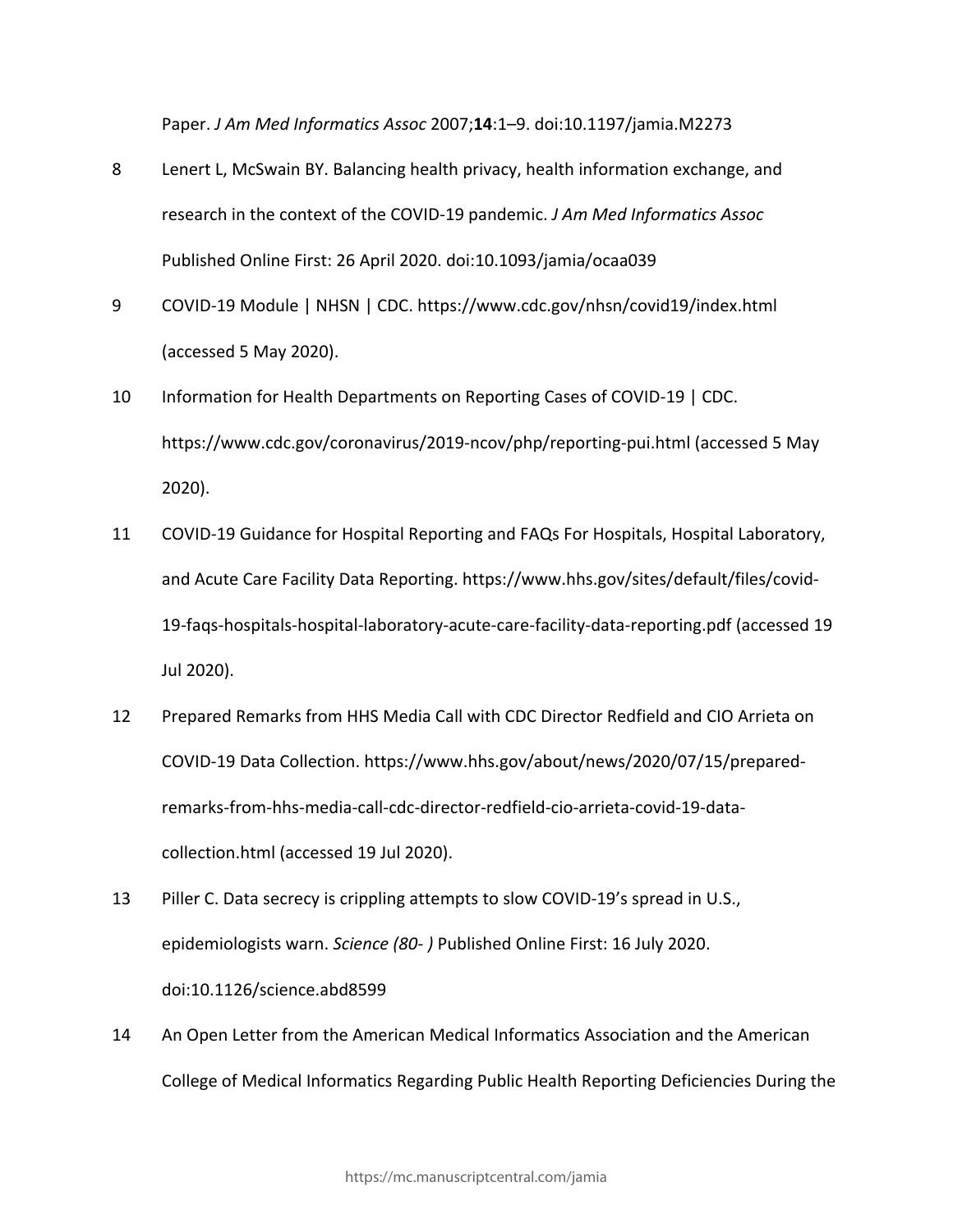COVID-19 Pandemic. 2020.https://www.amia.org/news-and-publications/pressrelease/open-letter-american-medical-informatics-association-and-american (accessed 20 Jul 2020).

- 15 Yarbrough MI, Ficken ME, Lehmann CU, *et al.* Respirator Use in a Hospital Setting: Establishing Surveillance Metrics. *J Int Soc Respir Prot* 2016;**33**:1–11.
- 16 National Academies of Engineering, Sciences, and Medicine. *Rapid Expert Consultation on Data Elements and Systems Design for Modeling and Decision Making for the COVID-19 Pandemic (March 21, 2020)*. Washington, DC: : The National Academies Press 2020. doi:10.17226/25755
- 17 2014 Ebola Response Supplemental Funding: PHEP Supplemental Funding for Ebola Preparedness and Response Activities. https://www.cdc.gov/cpr/readiness/fundingebola.htm (accessed 10 May 2020).
- 18 Coronavirus Case Data for Every U.S. County The New York Times. https://www.nytimes.com/article/coronavirus-county-data-us.html (accessed 5 May 2020).
- 19 COVID-19 Map Johns Hopkins Coronavirus Resource Center. https://coronavirus.jhu.edu/map.html (accessed 5 May 2020).
- 20 Tackle coronavirus in vulnerable communities. Nature. 2020;**581**:239–40. doi:10.1038/d41586-020-01440-3
- 21 Webb Hooper M, Nápoles AM, Pérez-Stable EJ. COVID-19 and Racial/Ethnic Disparities. *JAMA* 2020;**323**:2466–7. doi:10.1001/jama.2020.8598
- 22 Owen WF, Carmona R, Pomeroy C. Failing Another National Stress Test on Health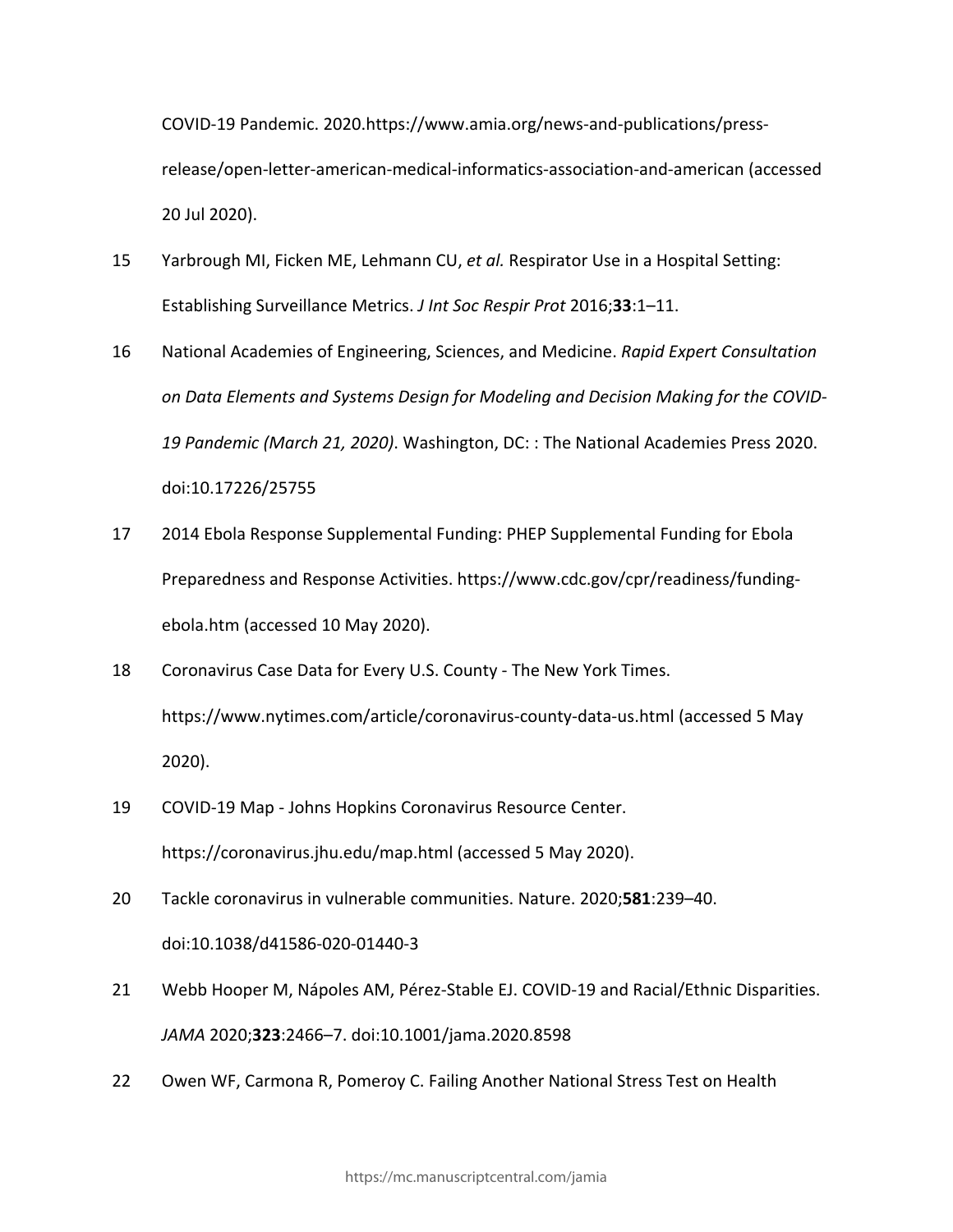Disparities. *JAMA* Published Online First: 15 April 2020. doi:10.1001/jama.2020.6547

- 23 Bialek S, Bowen V, Chow N, *et al.* Geographic Differences in COVID-19 Cases, Deaths, and Incidence — United States, February 12–April 7, 2020. *MMWR Morb Mortal Wkly Rep* 2020;**69**:465–71. doi:10.15585/mmwr.mm6915e4
- 24 Garg S, Kim L, Whitaker M, *et al.* Hospitalization Rates and Characteristics of Patients Hospitalized with Laboratory-Confirmed Coronavirus Disease 2019 — COVID-NET, 14 States, March 1–30, 2020. *MMWR Morb Mortal Wkly Rep* 2020;**69**:458–64. doi:10.15585/mmwr.mm6915e3
- 25 Hsu HE, Ashe EM, Silverstein M, *et al.* Race/Ethnicity, Underlying Medical Conditions, Homelessness, and Hospitalization Status of Adult Patients with COVID-19 at an Urban Safety-Net Medical Center — Boston, Massachusetts, 2020. *MMWR Morb Mortal Wkly Rep* 2020;**69**:864–9. doi:10.15585/mmwr.mm6927a3
- 26 NMI Overview. https://www.cdc.gov/nmi/overview.html (accessed 19 Jul 2020).
- 27 How to Report COVID-19 Laboratory Data. https://www.cdc.gov/coronavirus/2019 ncov/lab/reporting-lab-data.html (accessed 19 Jul 2020).
- 28 World Health Organization. Coronavirus disease 2019 (COVID-19): Situation Report, 72. 2020.
- 29 Wang CJ, Ng CY, Brook RH. Response to COVID-19 in Taiwan: Big Data Analytics, New Technology, and Proactive Testing. JAMA - J. Am. Med. Assoc. 2020;**323**:1341–2. doi:10.1001/jama.2020.3151
- 30 Zuboff S. Big other: Surveillance capitalism and the prospects of an information civilization. *J Inf Technol* 2015;**30**:75–89. doi:10.1057/jit.2015.5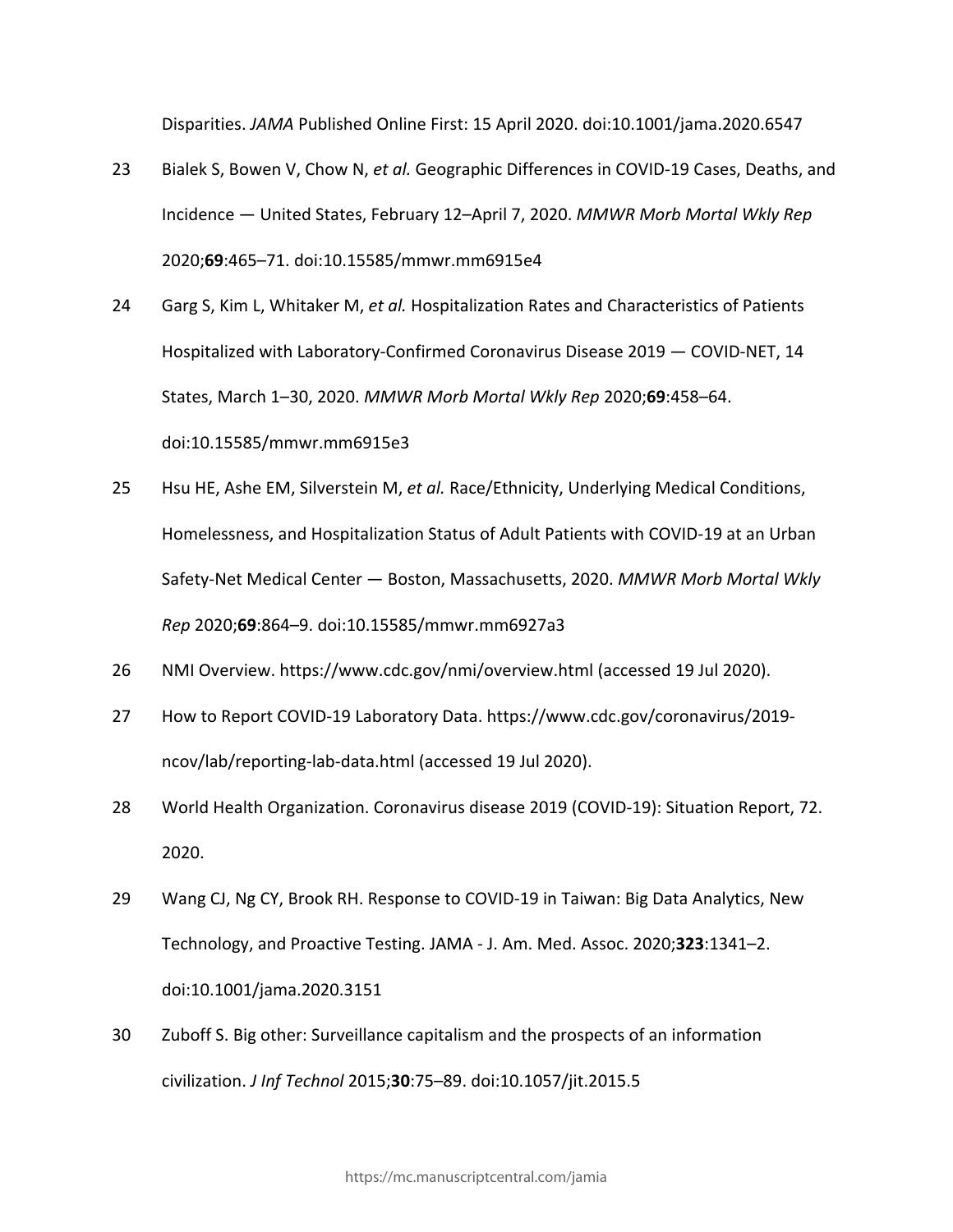- 31 Pan-European Privacy-Preserving Proximity Tracking. https://www.pepp-pt.org/ (accessed 5 May 2020).
- 32 Privacy Preserving Techniques Handbook UN Global Platform. https://marketplace.officialstatistics.org/privacy-preserving-techniques-handbook (accessed 5 May 2020).
- 33 Utah Crisis Standards of Care Guidelines. 2018.https://coronavirus.utah.gov/preparedness-resources/ (accessed 5 May 2020).
- 34 National Academies of Sciences, Engineering and M. *Rapid Expert Consultation on Crisis Standards of Care for the COVID-19 Pandemic*. Washington, DC: : National Academies Press 2020. doi:10.17226/25765
- 35 Devereaux A V., Dichter JR, Christian MD, *et al.* Definitive care for the critically III during a disaster: A framework for allocation of scarce resources in mass critical care. In: *Chest*. American College of Chest Physicians 2008. 51S-66S. doi:10.1378/chest.07-2693
- 36 Phua J, Weng L, Ling L, *et al.* Intensive care management of coronavirus disease 2019 (COVID-19): challenges and recommendations. *Lancet Respir Med* Published Online First: 6 April 2020. doi:10.1016/s2213-2600(20)30161-2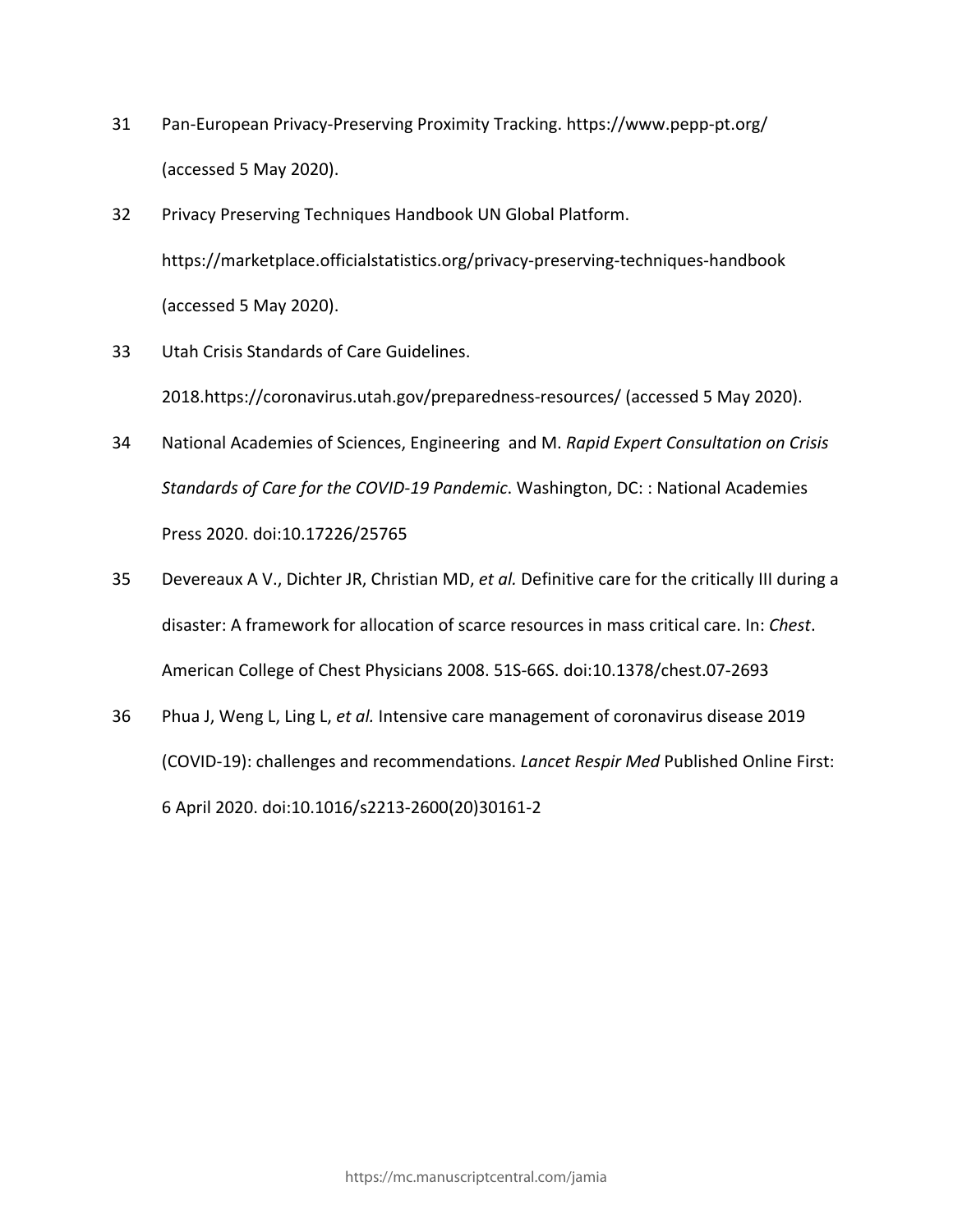### **APPENDIX A**

This supplementary documentation further describes the methods used to select the three thematic areas (public health reporting and data sharing, contract tracing, clinical scoring tools) described in our work and then summarize recommendations from each of the three areas to allow for action- or policy-oriented work.

**Methods:** The AMIA Ethical, Legal, and Social Issues (ELSI) working group hosted an open community call on April 2, 2020 to identify and discuss major gaps in clinical and public health informatics related to the COVID-19 outbreak. Based on this initial input from the working group, a diverse team of contributors were identified and organized into four subgroups: (1) public health reporting and health information exchange, (2) policy and legal issues, (3) clinical issues, and (4) e-health (digital contact tracing and telemedicine). The subgroups conducted critical appraisals of relevant literature and held a series of virtual consensus meetings over a two-week period to share experiences from their respective hospitals and research institutions and develop short-term and longer-term recommendations. Through the virtual consensus building process, the subgroups prioritized issues (see Table A1) which involved controversial elements at the intersection of ethics and informatics as the pandemic evolved. The following topics were thought to be beyond the scope of this work either because there was no strong informatics role at play or the issue was already addressed elsewhere:

- Antimicrobial stewardship programs and antimicrobial resistance [1]
- Ethics of health worker protection and freedom to speak [2]
- HIPAA waivers and health information exchange [3]
- Health disparities and COVID-19 [4]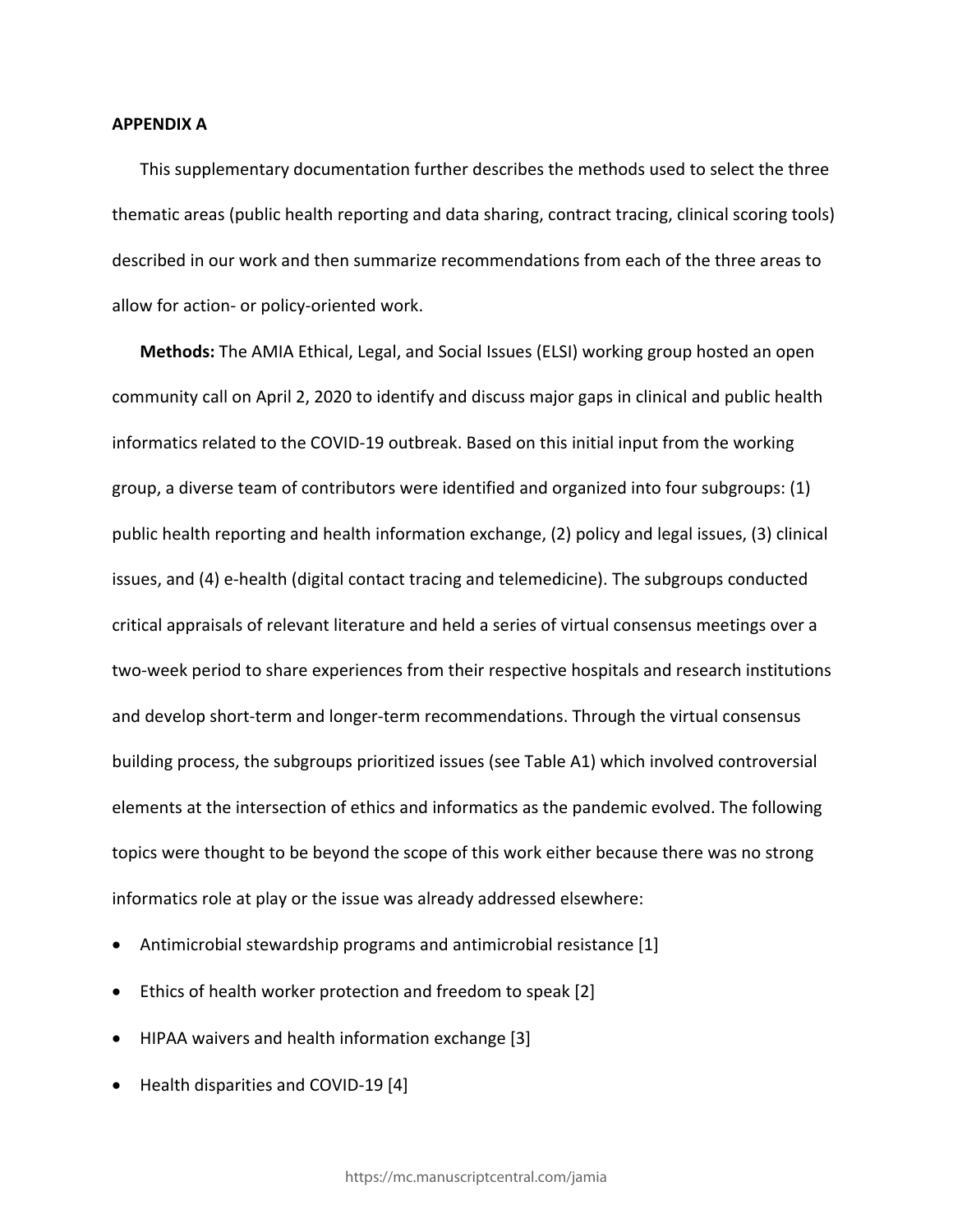- Telemedicine and End-User License Agreements at the Point-of-Care
- Political issues related to pandemic response in the U.S.

It is noteworthy that the author team brought a variety of perspectives and experiences to the ethical analysis of topics presented in this work. In addition to ethicists and legal experts, the team included practicing clinical and research informaticians, advocates for patients and patient safety, clinicians, and informatics researchers. The project, however, was limited in terms of public health expertise and direct experience from COVID-19 patients.

| <b>Short-term Recommendations</b> |                                                 |           | <b>Longer-term Recommendations</b>        |  |  |
|-----------------------------------|-------------------------------------------------|-----------|-------------------------------------------|--|--|
|                                   | <b>Public Health Reporting and Data Sharing</b> |           |                                           |  |  |
| $\bullet$                         | Effectively coordinate and support rapid        | ٠         | Empower the CDC to develop a modern       |  |  |
|                                   | and electronic reporting of critical data       |           | and robust national public health         |  |  |
|                                   | elements at the national level                  |           | reporting system for infectious disease   |  |  |
|                                   | Stratify and publicly disseminate COVID-        |           | surveillance                              |  |  |
|                                   | 19 case statistics by geographic and            | $\bullet$ | Ground data reporting in standardized     |  |  |
|                                   | sociodemographic variables                      |           | data elements and interoperable systems   |  |  |
|                                   | Include data elements that account for          | $\bullet$ | Enlist support from EHR vendors and the   |  |  |
|                                   | disadvantaged and vulnerable                    |           | standards community to build and          |  |  |
|                                   | populations and allow for public health         |           | maintain the technical infrastructure     |  |  |
|                                   | decision-making at local and state levels       |           |                                           |  |  |
|                                   | <b>Contact Tracing and Tracking</b>             |           |                                           |  |  |
|                                   | Adopt privacy-preserving methods for            | $\bullet$ | Conduct retrospective outcome             |  |  |
|                                   | digital contact tracing                         |           | evaluation of digital health solutions in |  |  |
|                                   | Place legal restrictions to prevent             |           | addressing public health problems during  |  |  |
|                                   | exploitation of COVID-19 by government          |           | the pandemic                              |  |  |
|                                   | and commercial entities                         | $\bullet$ | Review and harmonize privacy              |  |  |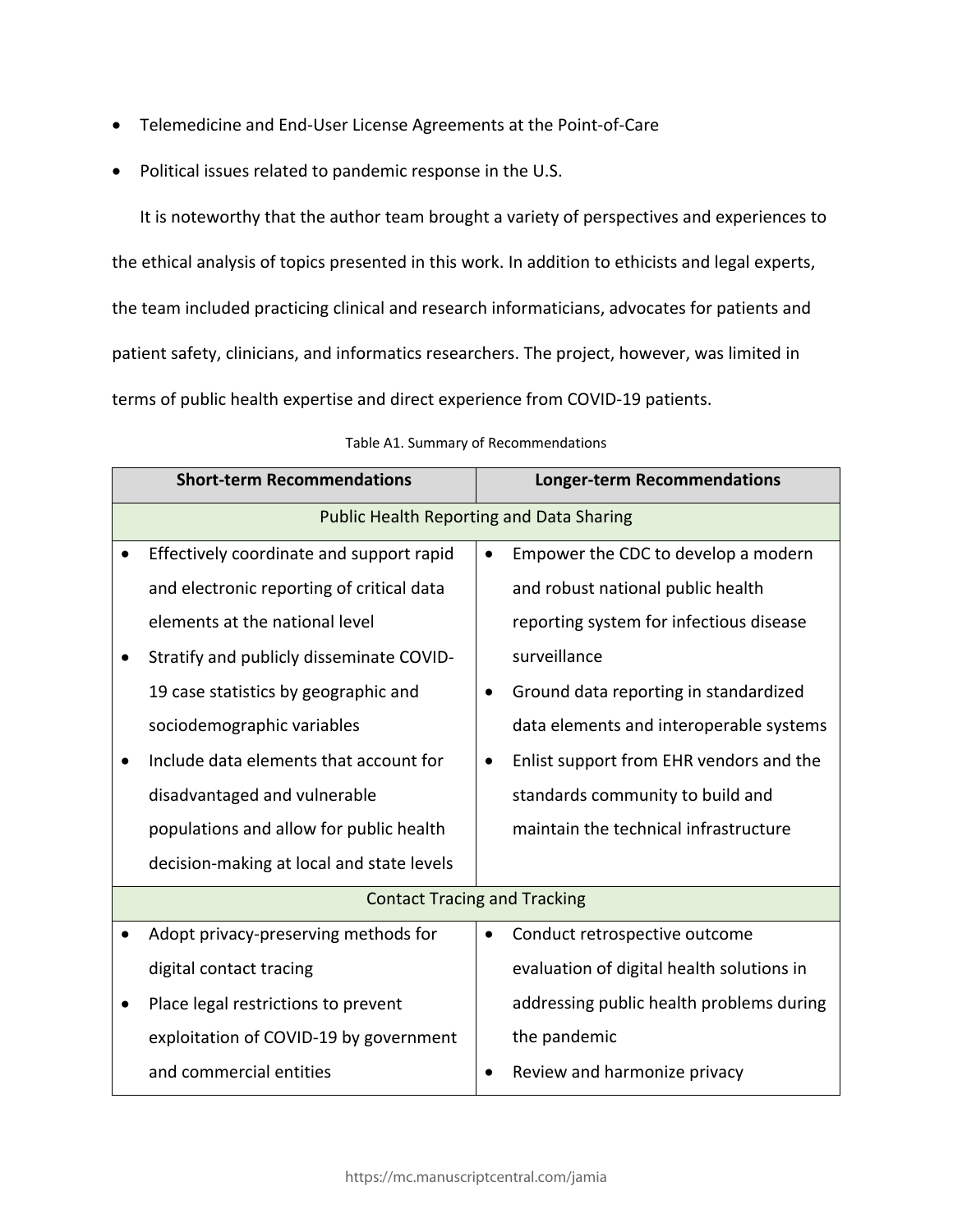| Mandate transparency about the data       |           | regulations across different jurisdictions <sup>a</sup> |  |  |
|-------------------------------------------|-----------|---------------------------------------------------------|--|--|
| used and by whom and for how long         |           |                                                         |  |  |
| <b>Clinical Scoring Tools</b>             |           |                                                         |  |  |
| Avoid inappropriate or unintended use of  | $\bullet$ | Revise algorithms in crisis standards-of-               |  |  |
| computerized clinical scores in standards |           | care to include local conditions, patient               |  |  |
| of care during a crisis                   |           | preferences, and continuous monitoring                  |  |  |
| Ensure EHR implementations of clinical    |           | and availability of critical resources                  |  |  |
| scores are adaptive to local              |           | Conduct retrospective evaluation of the                 |  |  |
| circumstances and to emerging             |           | scoring tools used for COVID-19 care                    |  |  |
| observations and evidence from            |           | decisions                                               |  |  |
| pandemic investigations                   |           |                                                         |  |  |
|                                           |           |                                                         |  |  |

<sup>a</sup>*This is a weak recommendation as there was no unanimous agreement on the locus of policy harmonization. Some authors suggested privacy regulations should be harmonized federally across sectors, while others suggested states or regions should benefit financially from the flexibility afforded by a state-based approach.*

# **References cited in Appendix A**

- 1 Littmann J, Viens AM. The Ethical Significance of Antimicrobial Resistance. *Public Health Ethics* 2015;**8**:209–24. doi:10.1093/phe/phv025
- 2 Mulholland H. Elizabeth Gardiner: 'Health and care workers should be free to speak out on PPE. Guard. 2020.https://www.theguardian.com/society/2020/may/12/elizabeth-gardiner-healthcare-workers-free-speak-ppe (accessed 13 Jul 2020).
- 3 Lenert L, McSwain BY. Balancing health privacy, health information exchange, and research in the context of the COVID-19 pandemic. *J Am Med Informatics Assoc* Published Online First: 26 April 2020. doi:10.1093/jamia/ocaa039
- 4 Webb Hooper M, Nápoles AM, Pérez-Stable EJ. COVID-19 and Racial/Ethnic Disparities. *JAMA* 2020;**323**:2466–7. doi:10.1001/jama.2020.8598